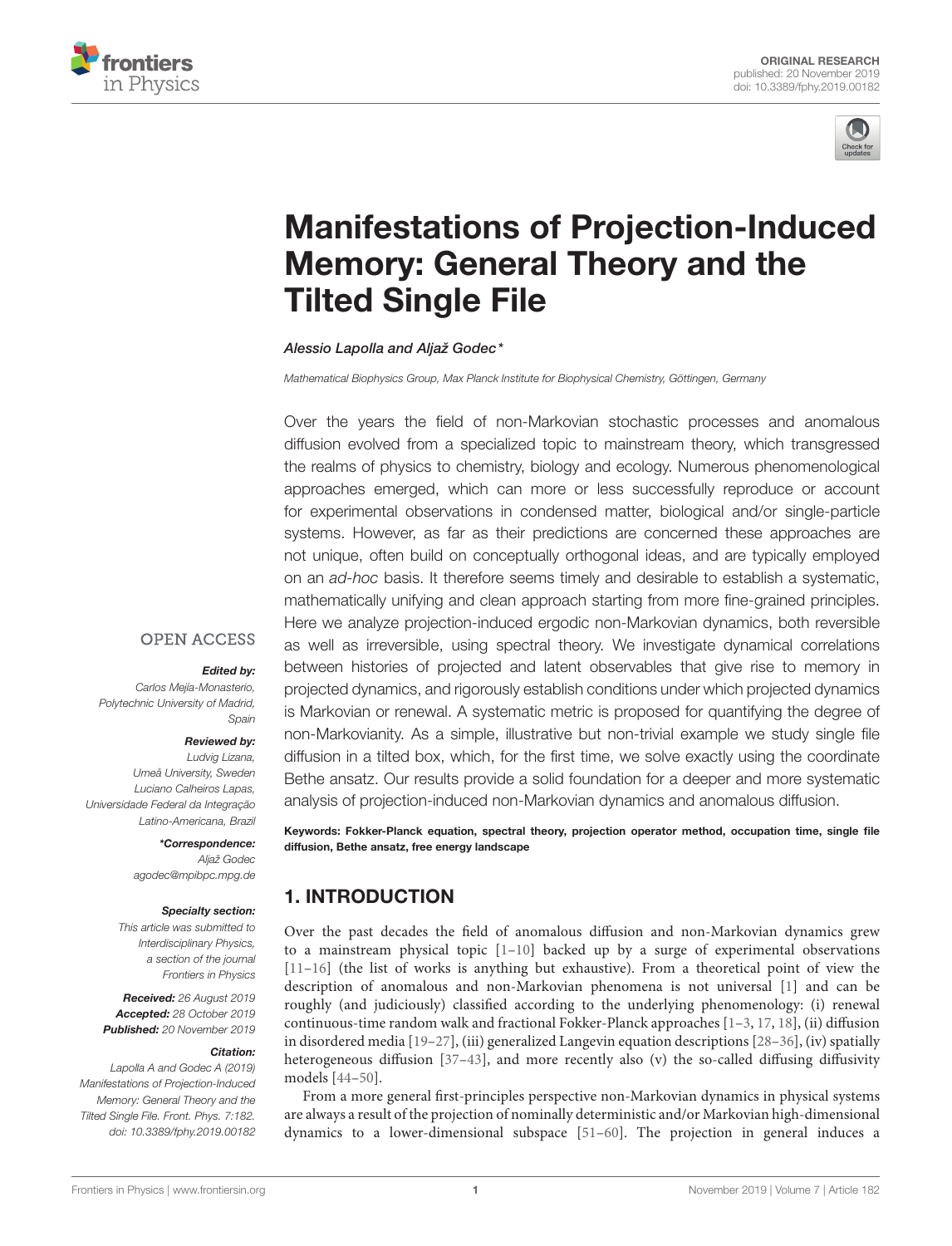dependence of the dynamics on the initial conditions of the latent degrees of freedom, i.e., those being integrated out, thereby leading to memory [\[51,](#page-14-7) [54–](#page-14-9)[56\]](#page-14-10) and possibly (depending on the system) also to anomalous diffusion [\[61](#page-14-11)[–68\]](#page-14-12).

Hallmarks of broken Markovianity are the non-validity of the Chapman–Kolmogorov equation, and, on the level of individual trajectories, correlations between histories of projected observables and latent degrees of freedom [\[67\]](#page-14-13). The advantage of a first principles approach is that it allows for a deeper understanding and complete control over the origin and nature of memory effects. It might, however, be difficult to integrate out exactly degrees of freedom in a given microscopic model, and in practice this seems to be only possible for simple models, e.g., harmonic systems (e.g., [\[69\]](#page-15-0)), comb-models (e.g., [\[70](#page-15-1)-72]) or simple obstruction models [\[61](#page-14-11)[–67\]](#page-14-13), to name but a few.

Here, instead of deriving effective evolution operators for projected dynamics [\[51,](#page-14-7) [54](#page-14-9)[–56\]](#page-14-10) we use a spectral-theoretic approach and focus on the consequences of the projection directly on the level of probability density functions of projected variables—both in a general setting as well as by means of a simplistic yet non-trivial model of single file diffusion in a tilted box. Using spectral theory we first present a rigorous and quite general analysis of the problem and establish conditions, under which the projection in fact leads to Markovian or renewaltype dynamics. We then apply these general results to the analysis of tagged particle diffusion in a single file confined in a tilted box. We obtain an exact solution of the full many-body and projected tagged particle propagators using the coordinate Bethe ansatz, and provide exact results for tagged particle local time statistics and correlations between tagged particle histories. Finally, to asses the degree of non-Markovianity induced by the projection, we compute the Kullback–Leibler divergence between the exact tagged particle propagator and the propagator of Markovian diffusion in the respective free energy landscape, i.e., in the so-called free energy landscape perspective. Our results provide a deeper understanding of projection-induced memory and anomalous diffusion and highlight important pitfalls in applications of free energy landscape-ideas in absence of a timescale separation.

## 2. THEORY

## 2.1. Notation and Mathematical **Preliminaries**

Although all presented result hold identically for discrete-state jump dynamics governed by a Markovian master equation we will here throughout be interested in projections of strongly Markovian diffusion in continuous time and in a continuous domain  $\Omega \in \mathbb{R}^d$  in a vector field  $\mathbf{F}(\mathbf{x}) : \mathbb{R}^d \rightarrow \mathbb{R}^d$  (not necessarily a potential field), which is either nominally confining (in this case  $\Omega$  is open) or is accompanied by corresponding reflecting boundary conditions at  $\partial\Omega$  (in this case  $\Omega$  is closed) thus guaranteeing the existence of an invariant measure and hence ergodicity. The dynamics are governed by the (forward) Fokker-Planck operator  $\hat{\mathcal{L}} : V \to V$  or its adjoint (or backward) operator  $\mathcal{\hat{L}}^{\dagger}: W \rightarrow W$ , where V is a complete normed linear

vector space with elements  $f \in C^2(\mathbb{R}^d)$ , and W is the space dual to V. In particular,

$$
\hat{\mathcal{L}} = \nabla \cdot \mathbf{D} \nabla - \nabla \cdot \mathbf{F}(\mathbf{x}), \qquad \hat{\mathcal{L}}^{\dagger} = \nabla \cdot \mathbf{D} \nabla + \mathbf{F}(\mathbf{x}) \cdot \nabla, \quad (1)
$$

where **D** is the symmetric positive-definite diffusion matrix.  $\hat{\mathcal{L}}$  propagates probability measures  $\mu_t(\mathbf{x})$  in time, which will throughout be assumed to posses well-behaved probability density functions  $P(\mathbf{x}, t)$ , i.e.,  $d\mu_t(\mathbf{x}) = P(\mathbf{x}, t) d\mathbf{x}$  [thereby posing some restrictions on **F**(**x**)]. On the level of individual trajectories Equation (1) corresponds to the Itô equation  $dx_t = \mathbf{F}(\mathbf{x}_t)dt + \mathbf{F}(\mathbf{x}_t)dt$  $\sigma dW_t$  with  $W_t$  being a d-dimensional vector of independent Wiener processes whose increments have a Gaussian distribution with zero mean and variance dt, i.e.,  $\langle dW_{t,i} dW_{t',j} \rangle = \delta_{ij} \delta(t$  $t'$ )dt, and where  $\sigma$  is a  $d \times d$  symmetric noise matrix such that  $D = 2\sigma \sigma^T$ . Moreover, we assume that **F**(**x**) admits the following decomposition into a potential (irrotational) field  $-\mathbf{D}\nabla\varphi(\mathbf{x})$  and a non-conservative component  $\mathbf{\hat{v}}(\mathbf{x})$ ,  $\mathbf{F}(\mathbf{x}) = -\mathbf{D}\nabla\varphi(\mathbf{x}) + \mathbf{\hat{v}}(\mathbf{x})$ with the two fields being mutually orthogonal  $\nabla \varphi(\mathbf{x}) \cdot \boldsymbol{\vartheta}(\mathbf{x}) = 0$ [\[73\]](#page-15-3). By insertion into Equation (1) one can now easily check that  $\hat{\mathcal{L}}e^{-\varphi(\mathbf{x})} = 0$ , such that the stationary solution of the Fokker-Planck equation (also referred to as the steady state [\[74,](#page-15-4) [75\]](#page-15-5), which is the terminology we adopt here) by construction does not depend on the non-conservative part  $\mathbf{\hat{v}}(\mathbf{x})$ . Before proceeding we first establish the decomposition of the drift field **F**(**x**) of the full dynamics, which with the knowledge of  $\varphi(\mathbf{x})$  can be shown to have the form

$$
F(x) = -D\nabla\varphi(x) + e^{\varphi(x)}j_{ss}(x), \qquad (2)
$$

**j**ss(**x**) denoting the steady-state probability current and  $\mathbf{\hat{v}}(\mathbf{x}) \equiv e^{\varphi(\mathbf{x})} \mathbf{j}_{ss}(\mathbf{x})$  being incompressible. The proof follows straightforwardly. We take  $\mathbf{\hat{v}}(\mathbf{x}) = \mathbf{F}(\mathbf{x}) + \mathbf{D}\nabla\varphi(\mathbf{x})$ and use  $\varphi(x)$  to determine the steady-state current  $\mathbf{j}_{ss}(\mathbf{x})$  =  $(\mathbf{\vartheta}(\mathbf{x}) - \mathbf{D}\nabla\varphi(\mathbf{x}))e^{-\varphi(\mathbf{x})} + \mathbf{D}\nabla e^{-\varphi(\mathbf{x})},$  such that immediately  $\mathbf{\hat{v}}(\mathbf{x}) = e^{\varphi(\mathbf{x})} \mathbf{j}_{ss}(\mathbf{x})$  and in turn follows  $F(x)$  in Equation (2). To check for incompressibility we note that  $j_{ss}(x)$  is by definition divergence free and so  $\nabla \cdot \boldsymbol{\vartheta}(\mathbf{x}) = e^{\varphi(\mathbf{x})}(\mathbf{j}_{ss}(\mathbf{x}) \cdot \nabla \varphi(\mathbf{x})) \equiv \boldsymbol{\vartheta}(\mathbf{x}) \cdot \nabla \varphi(\mathbf{x}) = 0$ , i.e.,  $e^{\varphi(x)}$ **j**<sub>ss</sub>(**x**) is divergence-free, as claimed.

We define the forward and backward propagators by  $\hat{U}(t)$  =  $e^{\hat{\mathcal{L}}t}$  and  $\hat{U}^{\dagger}(t) = e^{\hat{\mathcal{L}}^{\dagger}t}$  such that  $\hat{\mathcal{L}}$  and  $\hat{\mathcal{L}}^{\dagger}$  are generators of a semi-group  $\hat{U}(t + t') = \hat{U}(t)\hat{U}(t')$  and  $\hat{U}^{\dagger}(t + t') = \hat{U}^{\dagger}(t)\hat{U}^{\dagger}(t')$ , respectively.  $\hat{\mathcal{L}}$  propagates probability measures  $\mu_t(\mathbf{x})$  in time, whereas  $\hat{\mathcal{L}}^{\dagger}$  propagates observables  $\mathcal{A}(\mathbf{x}_t)$  in time, which is best seen from the definition of the expectation

$$
\langle \mathcal{A}(\mathbf{x}_t) \rangle \equiv \int \mathcal{A}(\mathbf{x}) d\mu_t(\mathbf{x}) = \int \mathcal{A}(\mathbf{x}) e^{\hat{\mathcal{L}}t} P(\mathbf{x}, 0) d\mathbf{x} =
$$

$$
\int P(\mathbf{x}, 0) e^{\hat{\mathcal{L}}^{\dagger}t} \mathcal{A}(\mathbf{x}) d\mathbf{x} \equiv \int d\mu_0(\mathbf{x}_0) \langle \mathcal{A}(\mathbf{x}_0, t) \rangle, \qquad (3)
$$

where  $\langle A(\mathbf{x}_0, t) \rangle$  was defined to give a correct behavior after averaging over the realizations of the Itô process but before averaging over the initial conditions  $P(x, 0)$  for the forward in time process (or end-point conditions for the adjoint, backward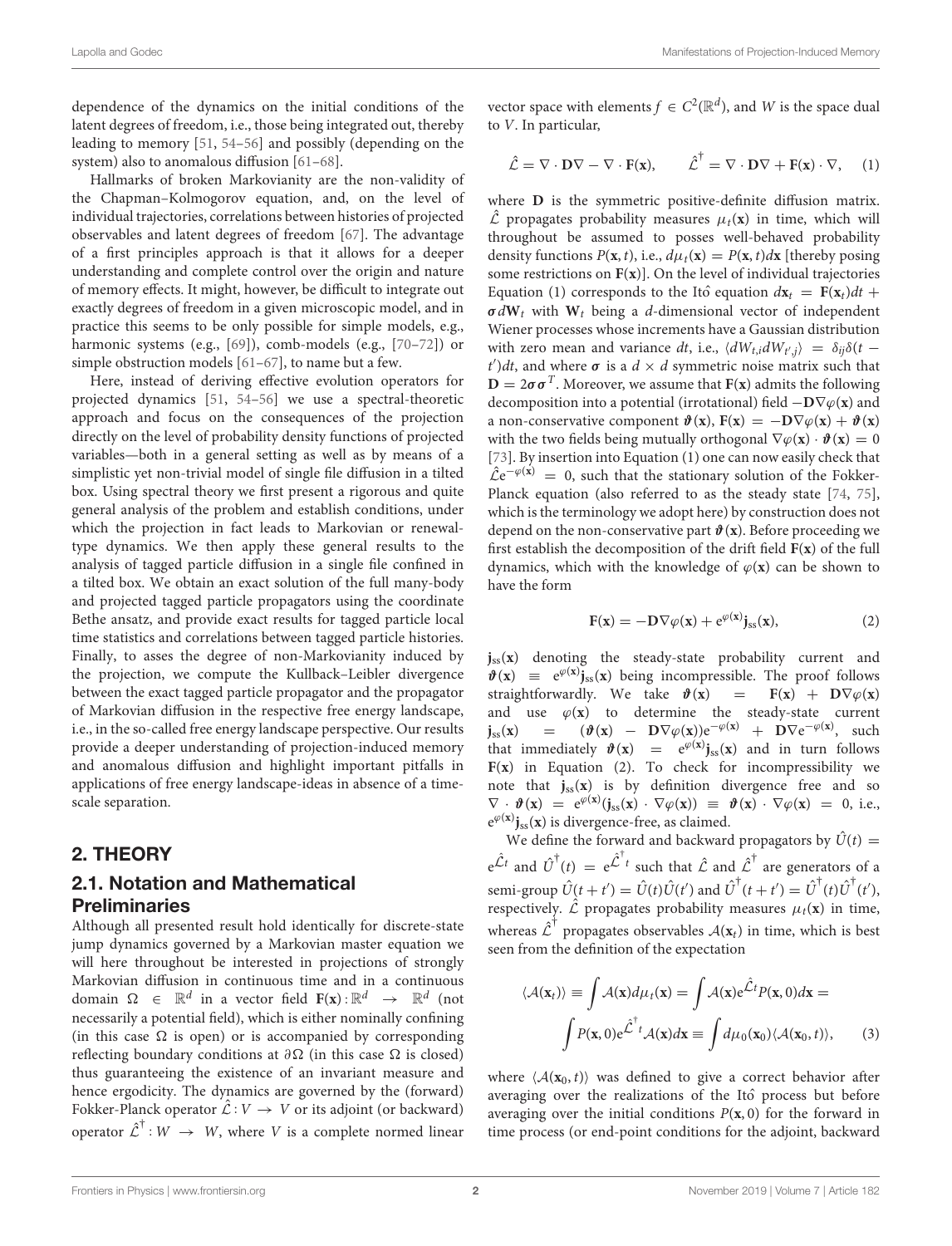in time process). The propagation of measures by  $\hat{\mathcal{L}}$  corresponds to the "Schrödinger" picture of quantum mechanics, whereas the propagation of observables resembles the "Heisenberg" picture.

For convenience we introduce the bra-ket notation with the "ket"  $|f\rangle$  representing a vector in V (or W, respectively) written in position basis as  $f(\mathbf{x}) \equiv \langle \mathbf{x} | f \rangle$ , and the "bra"  $\langle g |$  as the integral  $\int d\mathbf{x} g^{\dagger}$ . The scalar product is defined as  $\langle g|f \rangle = \int d\mathbf{x} g^{\dagger}(\mathbf{x}) f(\mathbf{x})$ . Therefore we have, in operator notation, the following evolution equation for the conditional probability density function starting from an initial condition  $|p_0\rangle$ :  $|p_t\rangle = \mathrm{e}^{\hat{\mathcal{L}}t} |p_0\rangle.$  Since the process is ergodic we have  $\lim_{t\to\infty} {\rm e}^{\hat{\mathcal{L}}t} |p_0\rangle \,=\,$  |ss), where we have defined the equilibrium or non-equilibrium steady state,  $\hat{\mathcal{L}}$ |ss $\rangle = 0$  and  $\langle ss|\hat{\mathcal{L}}^{\dagger} = 0$ , as a result of the duality. The steady state refers to a probability density function  $\langle x|ss \rangle$  of the invarant measure, which might carry a time-independent non-vanishing probability current  $\mathbf{j}_{ss}(\mathbf{x})$ . We also define the (typically non-normalizable) "flat" state  $|-\rangle$ , such that  $\langle x|-\rangle = 1$  and  $\langle -|p_t\rangle = 1$ . Hence,  $\partial_t \langle -|p_t\rangle = 0$  and  $\langle -|\hat{\mathcal{L}}=0$  and  $\hat{\mathcal{L}}^{\dagger}|\text{--}\rangle = 0$ . We define the Green's function of the process as the conditional probability density function for a localized initial condition  $\langle \mathbf{x} | p_0 \rangle = \delta(\mathbf{x} - \mathbf{x}_0)$  as

$$
G(\mathbf{x},t|\mathbf{x}_0,0)=\langle \mathbf{x}|\hat{U}(t)|\mathbf{x}_0\rangle \equiv \langle \mathbf{x}_0|\hat{U}^{\dagger}(t)|\mathbf{x}\rangle, \qquad (4)
$$

such that the conditional probability density starting from a general initial condition  $|p_0\rangle$  becomes  $P(\mathbf{x}, t|p_0, 0)$  =  $\langle \mathbf{x} | \hat{U}(t) | p_0 \rangle$  =  $\int dx_0 p_0(\mathbf{x}_0) G(\mathbf{x}, t | \mathbf{x}_0, 0)$ . Moreover, as **F**(**x**) is assumed to be sufficiently confining (i.e.,  $\lim_{x\to\infty} P(x, t) = 0$ ,  $\forall t$ sufficiently fast), such that  $\hat{\mathcal{L}}$  corresponds to a coercive and densely defined operator on  $V$  (and  $\mathcal{\hat{L}}^{\dagger}$  on  $W$ , respectively) [\[76–](#page-15-6) [78\]](#page-15-7). Finally,  $\hat{\mathcal{L}}$  is throughout assumed to be *normal*, i.e.,  $\hat{\mathcal{L}}^{\dagger} \hat{\mathcal{L}}$  –  $\hat{\mathcal{L}} \hat{\mathcal{L}}^{\dagger} = 0$  and thus henceforth  $V = W$ , where for reversible system (i.e., those obeying detailed balance) we have  $\hat{\mathcal{L}} \hat{\mathcal{L}}^{\dagger} = \hat{\mathcal{L}}^{\dagger} \hat{\mathcal{L}} = 0$ . Because any normal compact operator is diagonalizable [\[79\]](#page-15-8), we can expand  $\mathcal{\hat{L}}$  (and  $\mathcal{\hat{L}}^{\dagger}$ ) in a complete bi-orthonormal set of left  $\langle \psi_k^L |$  and right  $|\psi_k^R \rangle$  ( $\langle \psi_k^R |$  and  $|\psi_k^L \rangle$ , respectively) eigenstates

$$
\hat{\mathcal{L}}|\psi_k^R\rangle = -\lambda_k|\psi_k^R\rangle, \qquad \hat{\mathcal{L}}^\dagger|\psi_k^L\rangle = -\alpha_k|\psi_k^L\rangle,\tag{5}
$$

with  $\text{Re}(\lambda_k) \geq 0$ , and according to our definition of the scalar product we have

$$
\langle \psi_k^L | \hat{\mathcal{L}} | \psi_k^R \rangle = -\lambda_k \langle \psi_k^L | \psi_k^R \rangle = \left( \langle \psi_k^R | \hat{\mathcal{L}}^\dagger | \psi_k^L \rangle \right)^\dagger = -\alpha_k^\dagger \langle \psi_k^R | \psi_k^L \rangle \tag{6}
$$

and hence the spectra of  $\hat{\mathcal{L}}$  and  $\hat{\mathcal{L}}^{\dagger}$  are complex conjugates,  $\alpha_k$  =  $\lambda_k^{\dagger}$  $\bar{k}$ . Moreover,  $\lambda_0 = 0$ ,  $|\psi_0^R\rangle = |ss\rangle$ ,  $\langle \psi_0^L| = \langle -|,$ and  $\langle \psi_k^L | \psi_l^R \rangle$  =  $\delta_{kl}$ . Finally, we also have the resolution of identity  $1 = \sum_k |\psi_k^R\rangle \langle \psi_k^L|$  and the propagator  $\hat{U}(t)$  =  $\sum_{k} |\psi_{k}^{R}\rangle \langle \psi_{k}^{L}|e^{-\lambda_{k}t}$ . It follows that the spectral expansion of the Green's function reads

$$
G(\mathbf{x}, t | \mathbf{x}_0, 0) = \sum_k \psi_k^R(\mathbf{x}) \psi_k^{L\dagger}(\mathbf{x}_0) e^{-\lambda_k t} \equiv \sum_k \psi_k^L(\mathbf{x}_0) \psi_k^{R\dagger}(\mathbf{x}) e^{-\lambda_k^{\dagger} t},
$$
\n(7)

We now define,  $\hat{\mathcal{P}}_{\mathbf{x}}(\Gamma; \mathbf{q})$ , a (potentially oblique) projection operator into a subspace of random variables – a mapping  $q =$  $\Gamma(\mathbf{x}) : \mathbb{R}^d \rightarrow \mathbb{R}^a$  to a subset of coordinates **q** lying in some orthogonal system in Euclidean space,  $\mathbf{q} \in \Xi(\mathbb{R}^d) \subset \Omega(\mathbb{R}^d)$ with  $a < d$ . For example, the projection operator applied to some function  $R(x) \in V$  gives

$$
\hat{\mathcal{P}}_{\mathbf{x}}(\Gamma; \mathbf{q})R(\mathbf{x}) = \int_{\Omega} d\mathbf{x} \delta(\Gamma(\mathbf{x}) - \mathbf{q})R(\mathbf{x}). \tag{8}
$$

The spectral expansion of  $\hat{\mathcal{L}}$  (and  $\hat{\mathcal{L}}^{\dagger}$ ) in the bi-orthogonal Hilbert space alongside the projection operator  $\hat{\mathcal{P}}_{\mathbf{x}}(\Gamma; \mathbf{q})$  will now allow us to define and analyze projection-induced non-Markovian dynamics.

## 2.2. General Results

### 2.2.1. Non-Markovian Dynamics and (Non)Existence of a Semigroup

Using the projection operator  $\hat{\mathcal{P}}_{\mathbf{x}}(\Gamma; \mathbf{q})$  defined in Equation (8) we can define the (in general) non-Markovian Green's function of the projected dynamics as the conditional probability density of projected dynamics starting from a localized initial condition **q**<sup>0</sup>

$$
Q_{p_0}(\mathbf{q}, t | \mathbf{q}_0, 0) = \frac{Q_{p_0}(\mathbf{q}, t, \mathbf{q}_0, 0)_{p_0}}{Q_{p_0}^0(\mathbf{q}_0)}
$$

$$
\equiv \frac{\hat{\mathcal{P}}_{\mathbf{x}}(\Gamma; \mathbf{q}) \hat{\mathcal{P}}_{\mathbf{x}_0}(\Gamma; \mathbf{q}_0) G(\mathbf{x}, t | \mathbf{x}_0, 0) p_0(\mathbf{x}_0)}{\hat{\mathcal{P}}_{\mathbf{x}_0}(\Gamma; \mathbf{q}_0) p_0(\mathbf{x}_0)},
$$
(9)

which demonstrates that the time evolution of projected dynamics starting from a fixed condition **q**<sup>0</sup> depends on the initial preparation of the full system  $p_0(\mathbf{x}_0)$  as denoted by the subscript. This is a first signature of the non-Markovian and nonstationary nature of projected dynamics and was noted upon also in [\[55\]](#page-14-14). Obviously,  $\int_{\Xi} d\mathbf{q} Q_{p_0}(\mathbf{q}, t | \mathbf{q}_0, 0) = 1$  for any initial condition **q**0. We will refer to **q** as the projected degrees of freedom, whereas those integrated out will be called latent. For the sake of simplicity we will here mostly limit our discussion to a stationary preparation of the system, i.e.,  $p_0(\mathbf{x}_0) = p_{ss}(\mathbf{x}_0)$  $\langle x_0 | ss \rangle$ . In order to avoid duplicating results we will explicitly carry out the calculation with the spectral expansion of  $\hat{\mathcal{L}}$  but note that equivalent results are obtained using  $\mathcal{\hat{L}}^{\dagger}$ . Using the spectral expansion Equation (7) and introducing  $\Psi_{kl}(\mathbf{q})$ , the elements of an infinite-dimensional matrix

$$
\Psi_{kl}(\mathbf{q}) = \langle \psi_k^L | \delta(\mathbf{\Gamma}(\mathbf{x}) - \mathbf{q}) | \psi_l^R \rangle \tag{10}
$$

we find from Equation (9)

$$
Q_{p_{ss}}(\mathbf{q},t|\mathbf{q}_0,0) = \sum_{k} \Psi_{0k}(\mathbf{q}) (\Psi_{k0}(\mathbf{q}_0)) \Psi_{00}(\mathbf{q}_0)) e^{-\lambda_k t}
$$
 (11)

with  $\Psi_{00}(\mathbf{q}_0) = Q_{p_{ss}}^0(\mathbf{q}_0)$ . If one would to identify  $\Psi_{0k}(\mathbf{q}) =$  $\Psi_{0k}^R(\mathbf{q})$  and  $\Psi_{00}(\mathbf{q}_0)^{-1}\Psi_{0k}(\mathbf{q}) = \Psi_{0k}^L(\mathbf{q})$ , Equation (11) at first sight looks deceivingly similar to the Markovian Green's function in Equation (7). Moreover, a hallmark of Markovian dynamics is that it obeys the Chapman–Kolmogorov equation and indeed,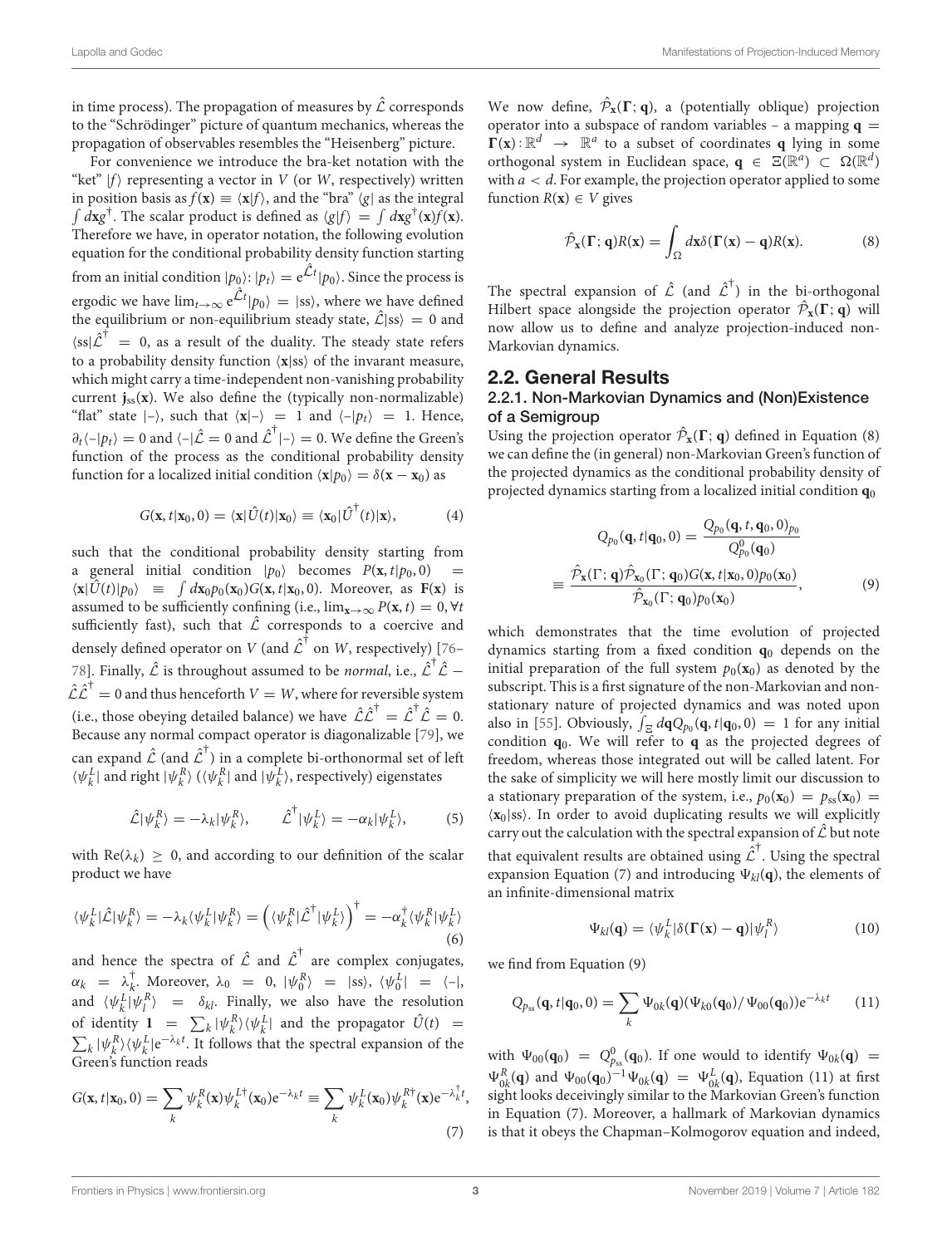since  $\langle \psi_k^L | \psi_l^R \rangle = \delta_{kl}$ , we find from the spectral expansion Equation (7) directly for any  $0 < t' < t$  that

$$
\int_{\Omega} d\mathbf{x}' G(\mathbf{x}, t | \mathbf{x}', t') G(\mathbf{x}', t' | \mathbf{x}_0, 0)
$$
\n
$$
= \sum_{k,l} \psi_k^R(\mathbf{x}) \langle \psi_k^L | \psi_l^R \rangle \psi_l^{L\dagger}(\mathbf{x}_0) e^{-\lambda_k (t - t') - \lambda_l t'}
$$
\n
$$
\equiv G(\mathbf{x}, t | \mathbf{x}_0, 0).
$$
\n(12)

For non-Markovian dynamics with a stationary  $p_0(\mathbf{x})$  we here prove the following

**Proposition 2.2.1.1.** Let the full system be prepared in a steady state,  $p_0(\mathbf{x}) = p_{ss}(\mathbf{x})$ , and let non-Markovian Green's function be defined by Equation (9). We take  $\Psi_{kl}(\mathbf{q})$  as defined in Equation (10) and define a scalar product with respect to a Lebesgue measure w as  $\langle f | g \rangle_w \equiv \int dx w(\mathbf{x}) f^{\dagger}(\mathbf{x}) g(\mathbf{x})$ . Then the Green's function of the projected process will obey the Chapman– Kolmogorov equation if and only if  $\braket{\Psi_{l0}|\Psi_{k0}}_{\Psi_{00}^{-1}}=0, \forall k,l$ .

We need to prove if and under which conditions

$$
\int_{\Xi} d\mathbf{q}' Q_{p_{ss}}(\mathbf{q},t|\mathbf{q}',t') Q_{p_{ss}}(\mathbf{q}',t'|\mathbf{q}_0,0) \tag{13}
$$

can be equal to  $Q_{p_{ss}}(\mathbf{q}, t | \mathbf{q}_0, 0)$ . As this will generally not be the case this essentially means that the projected dynamics is in general non-Markovian. The proof is established by noticing that  $\Psi_{kl}(\mathbf{q}') = \Psi_{lk}^{\dagger}(\mathbf{q}')$  such that  $\langle\Psi_{l0}|\Psi_{k0}\rangle_{\Psi_{00}^{-1}} \equiv \int_{\Xi} d\mathbf{q}' \Psi_{00}(\mathbf{q}')^{-1}\Psi_{0l}(\mathbf{q}')\Psi_{k0}(\mathbf{q}') \Psi_{00}(\mathbf{q})^{-1}d\mathbf{q}.$ As a result Equation (13) can be written analogously to the first equality in Equation (12) as

$$
\sum_{k,l} \Psi_{0k}(\mathbf{q}) \langle \Psi_{l0} | \Psi_{k0} \rangle_{\Psi_{00}^{-1}} (\Psi_{0l}^{\dagger}(\mathbf{q}_0) / \Psi_{00}(\mathbf{q}_0)) e^{-\lambda_k (t-t') - \lambda_l t'}.
$$
 (14)

But since the projection mixes all excited eigenstates with  $k > 0$ (to a k-dependent extent) with the left and right ground states [see Equation (10)], the orthogonality between  $\Psi_{00}(\mathbf{q})^{-1/2}\Psi_{0l}(\mathbf{q})$ and  $\Psi_{00}(\mathbf{q})^{-1/2}\Psi_{k0}(\mathbf{q})$  is in general lost, and  $\langle\Psi_{l0}|\Psi_{k0}\rangle_{\Psi_{00}^{-1}} \neq 0$ for  $k \neq l$  as claimed above. The Chapman–Kolmogorov equation can hence be satisfied if and only if  $\langle \Psi_{l0} | \Psi_{k0} \rangle_{\Psi_{00}^{-1}} = 0$  for all  $k \neq l$ .

The possibility that the Chapman–Kolmogorov equation remains valid for non-Markovian process has been demonstrated previously on the hand of specific models (see e.g., [\[80,](#page-15-9) [81\]](#page-15-10)). Here we establish the necessary and sufficient conditions for this to be the case in a quite general setting. In turn, even if  $\braket{\Psi_{l0}|\Psi_{k0}}_{\Psi_{00}^{-1}} =$ 0,  $\forall k \neq l$  that this does not guarantee that the projected process is actually Markovian. The computation of higher-order probability densities is necessary in order to check for Markovianity.

#### 2.2.2. When Is the Projected Dynamics Markovian or Renewal?

#### A) Projected Dynamics is Markovian

A particularly useful aspect of the present spectral-theoretic approach is its ability to establish rigorous conditions for the emergence of (exactly) Markovian and (exactly) renewal-type dynamics from a microscopic, first principles point of view. Note that in this section we assume a general, non-stationary preparation of the system [i.e.,  $p_0(\mathbf{x}_0) \neq p_{ss}(\mathbf{x}_0)$ ]. By inspection of Equations (10) and (11) one can establish that:

**Theorem 2.2.2.1.** The necessary and sufficient condition for the projected dynamics to be Markovian if is that the projection  $\hat{\mathcal{P}}_\mathbf{x}(\boldsymbol{\Gamma}; {\bf q})$  (whatever its form) nominally projects into the nullspace of latent dynamics. In other words, the latent and projected dynamics remain decoupled and orthogonal for all times. This means that (i) there exists a bijective map  $y = f(x)$  to a decomposable coordinate system  $y = (q, q'')$ , in which the forward generator decomposes to  $\hat{\mathcal{L}}\,=\,\hat{\mathcal{L}}_p\,+\,\hat{\mathcal{L}}_l$ , where  $\hat{\mathcal{L}}_p$  only acts and depends on the projected degrees of freedom  $\mathbf{q} \in \Xi(\mathbb{R}^d) \subset \Omega(\mathbb{R}^d)$ with a  $< d$  and  $\hat{\mathcal{L}}_l$  only acts and depends on the latent coordinates  $\mathbf{q}'' \in \Xi^c(\mathbb{R}^d) \subset \Omega(\mathbb{R}^d)$  (with,  $\Xi \cap \Xi'' = \emptyset$ ,  $\Omega = \Xi \cup \Xi''$ ), (ii) the boundary conditions on  $\partial \Xi$  and  $\partial \Xi^c$  are decoupled, and (iii) the projection operator  $\hat{\mathcal{P}}_{\mathbf{y}}(\cdot; \, \mathbf{q}) = \int d\mathbf{q}^{\prime\prime}$  onto the subset of coordinates  $\mathbf{q} \in \Xi(\mathbb{R}^a) \subset \Omega$  corresponds to an integral over the subset of latent coordinates  ${\bf q}''$  ∈  $\Xi^c(\mathbb{R}^{d-a})$  ⊂ Ω, which does not mix projected and latent degrees of freedom, or alternatively  $\hat{\mathcal{L}}_l p_0(\mathbf{q}_0, \mathbf{q}_0'') = 0$ .

The statement of the theorem is intuitive and has most likely already been presented elsewhere in the existing literature, although we were not able to find it in the present form. The proof is rather straightforward and follows from the fact that if (and only if) the projected dynamics is Markovian it must be governed as well by a formal (Markovian) Fokker-Planck generator  $\hat{\mathcal{L}}_p$  as in Equation (1), in which the projected and latent degrees of freedom are separable  $\hat{\mathcal{L}} = \hat{\mathcal{L}}_p + \hat{\mathcal{L}}_l$ , and that the full Hilbert space is a direct sum of Hilbert spaces of the  $V = V_p \oplus V_l$ , that is  $\hat{\mathcal{L}}: V \to V$ ,  $\hat{\mathcal{L}}_p: V_p \to V_p$  and  $\hat{\mathcal{L}}_l: V_l \to V_l$  and  $V_p \cap V_l = \emptyset$ . This also requires that there is no boundary condition coupling vectors from  $V_p$  and  $V_l$ . In turn this implies assertion (i) above. If  $\hat{\mathcal{P}}_{\mathbf{y}}(\cdot; \mathbf{q})$  is such that it does not mix eigenfunctions in  $V_p$ and  $V_l$  (i.e., it only involves vectors from  $V_p$ ) then ecause of biorthonormality and the fact that  $\langle -|\hat{L} = 0 \rangle$  the projected Green's function in full space  $Q(\mathbf{q}, t | \mathbf{q}_0)$  for  $\mathbf{q} \in \Xi(\mathbb{R}^d)$  will be identical to the full Green's function in the isolated domain  $G(\mathbf{x}, t | \mathbf{x}_0)$  for  $\mathbf{x} \in \Xi(\mathbb{R}^d)$  and the non-mixing condition is satisfied. The effect is the same if the latent degrees of freedom already start in a steady state,  $\hat{\mathcal{L}}_l p_0(\mathbf{q}_0, \mathbf{q}_0'') = 0$ . This establishes sufficiency. However, as soon as the projection mixes the two Hilbert spaces  $V_p$  and  $V_l$ , the generator of projected dynamics will pick up contributions from  $\hat{\mathcal{L}}_l$  and will, upon integrating out the latent degrees of freedom, not be Markovian. This completes the proof.

#### B) Projected Dynamics is Renewal

We can also rigorously establish sufficient conditions for the projected dynamics to poses the renewal property. Namely, the physical notion of a waiting time or a random change of timescale (see e.g., [\[2,](#page-13-8) [3\]](#page-13-4)) can as well be attributed a microscopic origin. The idea of a random waiting time (or a random change of time scale) nominally implies a period of time and thereby the existence of some subdomain, during which and within the latent degrees evolve while the projected dynamics does not change. For this to be the case the latent degrees of freedom must be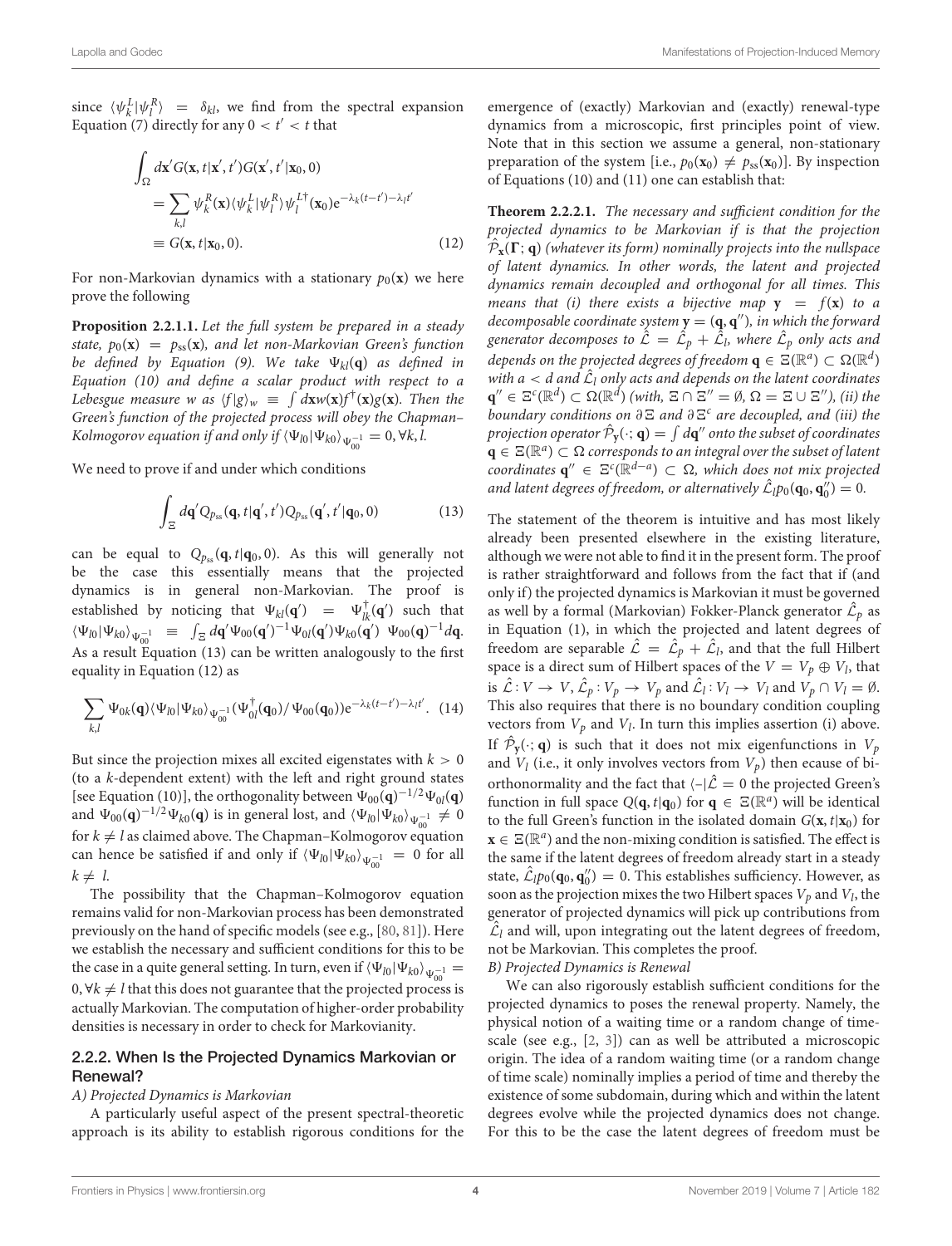perfectly orthogonal to the projected degrees of freedom, both in the two domains as well as on their boundaries (a prominent simple example is the so-called comb model [\[70](#page-15-1)[–72\]](#page-15-2)). Moreover, the projected degrees of freedom evolve only when the latent degrees of freedom reside in some subdomain  $\Upsilon \subset \Xi^c(\mathbb R^{d-a}).$  In turn, this means that the dynamics until a time  $t$  ideally partitions between projected and latent degrees of freedom, which are coupled solely by the fact that the total time spent in each must add to t, which effects the waiting time. In a comb-setting the motion along the backbone occurs only when the particle is in the center of the orthogonal plane. In the context of a lowdimensional projection of ergodic Markovian dynamics, we can in fact prove the following general theorem:

**Theorem 2.2.2.2.** Let there exists a bijective map  $y = f(x)$  to a decomposable coordinate system  $y = (q, q'')$  as in A) with the projected  $\mathbf{q} \in \mathbb{E}(\mathbb{R}^d)$  and latent degrees of freedom  $\mathbf{q}'' \in$  $\mathbb{E}^c(\mathbb{R}^{d-a}) \equiv \Omega(\mathbb{R}^d) \setminus \mathbb{E}(\mathbb{R}^a)$ . Furthermore, let  $\Upsilon \subset \mathbb{E}^c(\mathbb{R}^{d-a})$ and let  $1_\Upsilon({\mathbf q}'')$  denote the indicator function of the region  $\Upsilon$  (i.e.,  $\mathbb{1}_{\Upsilon}(\mathbf{q}'') = 1$  if  $\mathbf{q}'' \in \Upsilon$  and zero otherwise). Moreover, let the full system be prepared in an initial condition  $p_0(\mathbf{q},\mathbf{q}'')$ . Then a sufficient condition for renewal-type dynamics is (i) that the forward generator in  $(\mathbf{q}, \mathbf{q}'')$  decomposes  $\hat{\mathcal{L}} = \mathbb{1}_{\Upsilon}(\mathbf{q}'')\hat{\mathcal{L}}_p + \hat{\mathcal{L}}_b$ and where  $\hat{\mathcal{L}}_p$  only acts and depends on  $\mathbf q$  and  $\hat{\mathcal{L}}_l$  only acts and depends on **q** ′′, and (ii) the boundary conditions do not cause a coupling of latent and projected degrees of freedom (as in the Markov case above).

Theorem 2.2.2.2 and lemma 2.2.2.2.1 below appear to be new, and the proof can be established by an explicit construction of the exact evolution equation for the projected variables. Let  $G_l(\mathbf{q}'', t | \mathbf{q}'_0)$  denote the Green's functions of the Markovian problem for the latent degrees of freedom,  $G_l(\mathbf{q}'', t | \mathbf{q}''_0)$  =  $\langle \mathbf{q}'' | e^{\hat{\mathcal{L}}_l t} | \mathbf{q}''_0 \rangle = \sum_k \langle \mathbf{q}'' | \psi_k^{l,R} \rangle \langle \psi_k^{l,L} | \mathbf{q}''_0 \rangle e^{-\lambda_k^l t}$  and let  $\tilde{g}(s) =$  $\int_0^\infty e^{-st} g(t) dt$  denoted the Laplace transform of a function  $g(t)$ . The projection operator in this case corresponds to  $\hat{\mathcal{P}}_{\mathbf{q}''}(\cdot; \mathbf{q}) = \int_{\Xi^c} d\mathbf{q}''$ . We introduce the shorthand notation  $\overline{p}_0(\mathbf{q}) = \int_{\Xi^c} d\overline{\mathbf{q}}''_0 p_0(\mathbf{q}_0, \mathbf{q}''_0)$  and define the conditional initial probability density  $p_0(\mathbf{q}_0'|\mathbf{q}_0) = p_0(\mathbf{q}_0, \mathbf{q}_0'') / \overline{p}_0(\mathbf{q}_0)$ . The Green's function of projected dynamics becomes  $Q_{p_0}(\mathbf{q}, t | \mathbf{q}_0)$  =  $\int_{\Xi^c}d{\bf q}''\int_{\Xi^c}d{\bf q}_0''G({\bf q},{\bf q}'',t|{\bf q}_0,{\bf q}_0'')p_0({\bf q}_0,{\bf q}_0'')/\overline{p}_0({\bf q}_0)}.$  We then have the following

**Lemma 2.2.2.2.1.** Under the specified assumptions  $Q(\mathbf{q}, t | \mathbf{q}_0)$ exactly obeys the renewal-type non-Markovian Fokker-Planck equation

$$
\partial_t Q_{p_0}(\mathbf{q}, t | \mathbf{q}_0) = \int_0^t d\tau K_{p_0}(t-\tau) \hat{\mathcal{L}}_p Q_{p_0}(\mathbf{q}, \tau | \mathbf{q}_0), \qquad (15)
$$

with the memory kernel

$$
K_{p_0}(t) = (\delta(t) + \partial_t) \int_{\Upsilon} d\mathbf{q}'' \int_{\Xi^c} d\mathbf{q}_0'' p_0(\mathbf{q}_0''|\mathbf{q}_0) \langle \mathbf{q}''| e^{\hat{\mathcal{L}}_l t} | \mathbf{q}_0'' \rangle
$$
  
\n
$$
= \sum_k \left( \int_{\Xi^c} d\mathbf{q}_0'' \psi_k^{l,L^{\dagger}}(\mathbf{q}_0'') p_0(\mathbf{q}_0'|\mathbf{q}_0) \right)
$$
  
\n
$$
\left( \int_{\Upsilon} d\mathbf{q}'' \psi_k^{l,R}(\mathbf{q}'') \right) (\delta(t) - \lambda_k^l e^{-\lambda_k^l t})
$$
(16)

that is independent of **q**. Moreover,  $Q(\mathbf{q}, t | \mathbf{q}_0) > 0$  for all  $t > 0$ and for all  $\mathbf{q}, \mathbf{q}_0 \in \Xi$ .

To prove the lemma we Laplace transform equation ( $t \rightarrow$ u)  $\partial_t G(\mathbf{q}, \mathbf{q}'', t | \mathbf{q}_0, \mathbf{q}_0'') = \hat{\mathcal{L}} G(\mathbf{q}, \mathbf{q}'', t | \mathbf{q}_0, \mathbf{q}_0'')$  and realize that the structure of  $\hat{\mathcal{L}}$  implies that its solution with initial condition  $\delta(\mathbf{q} - \mathbf{q}_0)\delta(\mathbf{q}'' - \mathbf{q}''_0)$  in Laplace space factorizes  $\tilde{G}(\mathbf{q}, \mathbf{q}'', u | \mathbf{q}_0, \mathbf{q}_0'') = f_u(\mathbf{q} | \mathbf{q}_0) g_u(\mathbf{q}'' | \mathbf{q}_0'')$  with  $g_u$  and  $f_u$  to be determined. Note that  $\int_{\Xi} d\mathbf{q} \int_{\Xi} d\mathbf{q}' \tilde{G}(\mathbf{q}, \mathbf{q}'', u | \mathbf{q}_0, \mathbf{q}_0'') =$  $\int_{\Xi} d\mathbf{q} f_u(\mathbf{q}|\mathbf{q}_0) \int_{\Xi} d\mathbf{q}'' g_u(\mathbf{q}''|\mathbf{q}_0'') = u^{-1}$  and we can chose, without any loss of generality that  $\int_{\Xi} d\mathbf{q} f_u(\mathbf{q}|\mathbf{q}_0) = 1$ . Plugging in the factorized ansatz and rearranging leads to

$$
g_u(\mathbf{q}''|\mathbf{q}_0'')\left(uf_u(\mathbf{q}|\mathbf{q}_0) - \mathbb{1}_{\Upsilon}(\mathbf{q}'')\hat{\mathcal{L}}_p f_u(\mathbf{q}|\mathbf{q}_0)\right)
$$

$$
-f_u(\mathbf{q}|\mathbf{q}_0)\hat{\mathcal{L}}_l g_u(\mathbf{q}''|\mathbf{q}_0'') - \delta(\mathbf{q} - \mathbf{q}_0)\delta(\mathbf{q}'' - \mathbf{q}_0'') = 0. \qquad (17)
$$

Noticing that  $\int_{\Xi} d\mathbf{q} \hat{\mathcal{L}}_p f(\mathbf{q}|\mathbf{q}_0) = 0$  as a result of the divergence theorem (as we assumed that  $F(x)$  is strongly confining implying that the current vanishes at the boundaries) we obtain, upon integrating Equation (17) over **q**

$$
ug_u(\mathbf{q}''|\mathbf{q}_0'') - \delta(\mathbf{q}'' - \mathbf{q}_0'') - \hat{\mathcal{L}}_l g_u(\mathbf{q}''|\mathbf{q}_0'') = 0, \qquad (18)
$$

implying that  $g_u(\mathbf{q}''|\mathbf{q}_0'') = \tilde{G}_l(\mathbf{q}'', u|\mathbf{q}_0'')$ . As  $\tilde{G}_l(\mathbf{q}'', u|\mathbf{q}_0'')$ is the Laplace image of a Markovian Green's function we use  $\int_{\Xi^c} d\mathbf{q}'' \tilde{G}_l(\mathbf{q}'', u | \mathbf{q}''_0) = u^{-1}$  in order to deduce that  $\tilde{Q}_{p_0}(\mathbf{q}, u | \mathbf{q}_0) = f_u(\mathbf{q} | \mathbf{q}_0) / u$ . The final step involves using the identified functions  $f_u$  and  $g_u$  in Equation (17), multiplying with  $p_0(\mathbf{q}_0'|\mathbf{q}_0)$ , integrating over  $\mathbf{q}''$  and  $\mathbf{q}_0''$  while using the divergence theorem implying  $\int_{\Xi^c} d\mathbf{q}'' \hat{\mathcal{L}}_l \tilde{G}_l(\mathbf{q}'', u | \mathbf{q}''_0) = 0$  (as before) to obtain

$$
u\tilde{Q}_{p_0}(\mathbf{q}, u|\mathbf{q}_0) - \delta(\mathbf{q} - \mathbf{q}_0)
$$
  
= 
$$
\left(u \int_{\Upsilon} d\mathbf{q}'' \int_{\Xi^c} d\mathbf{q}_0'' \tilde{G}_l(\mathbf{q}'', u|\mathbf{q}_0'') p_0(\mathbf{q}_0''|\mathbf{q}_0) \right) \hat{\mathcal{L}}_p \tilde{Q}_{p_0}(\mathbf{q}, u|\mathbf{q}_0).
$$
 (19)

Finally, since the Laplace transform of  $\partial_t g(t) + \delta(t)g(0)$ corresponds to  $u\tilde{g}(u)$ , taking the inverse Laplace transform of Equation (19) finally leads to Equations (15) and (16) and completes the proof of the lemma, since now we can take  $Q_{p_0}(\mathbf{q}, t | \mathbf{q}_0) > 0$  by definition because Equation (15) is an identity of Equation (1) integrated over **q** ′′. Moreover, the rate of change of the Green's function  $Q_{p_0}(\mathbf{q}, t | \mathbf{q}_0)$  in Equation (15) depends, at any instance t, position **q** and for any initial condition **q**<sup>0</sup> only on the current position **q** and a waiting time (or random time-change) encoded in the memory kernel  $K(t)$ ;  $Q_{p_0}(\mathbf{q}, t | \mathbf{q}_0)$ is the Green's function of a renewal process. This completes the proof of sufficiency.

Furthermore, for the situation where the full system is prepared in a stationary state, i.e.,  $p_0(\mathbf{x}) = p_s(\mathbf{x})$ , we have the following

**Corollary 2.2.2.2.1.** Let the system and projection be defined as in Theorem 2.2.2.2. If the full system is prepared such that the latent degrees of freedom are in a stationary state  $p_0(\mathbf{q}_0, \mathbf{q}'_0)$ , such that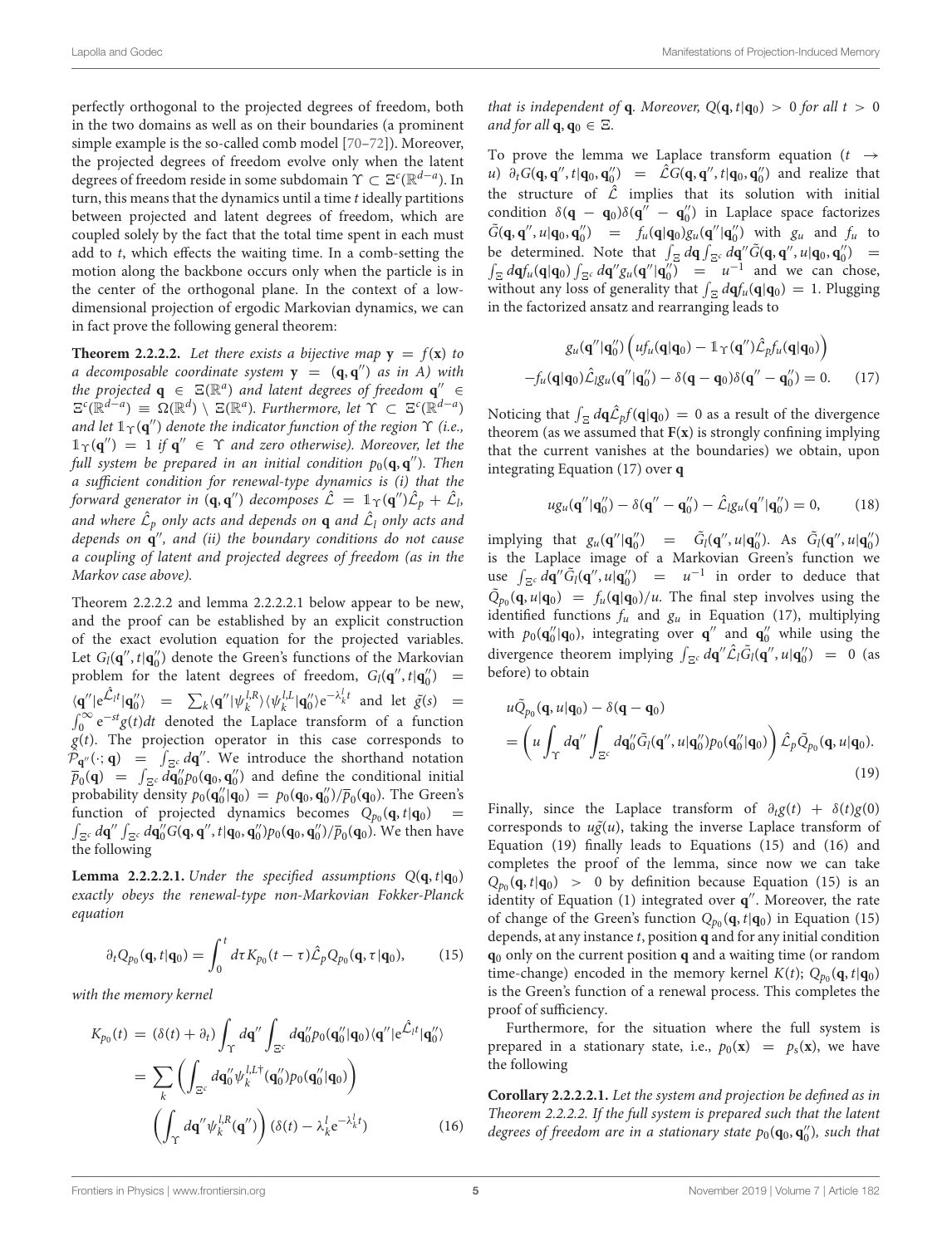$\hat{\mathcal{L}}_l p_0(\mathbf{q}''_0|\mathbf{q}_0) = 0, \forall \mathbf{q}_0 \in \Xi$  and hence also  $\overline{p}_0(\mathbf{q}''_0) = \overline{p}_{ss}(\mathbf{q}''_0)$ , then  $p_0(\mathbf{q}''_0|\mathbf{q}_0) = \psi_0^{l,R}(\mathbf{q}''_0)$  and consequently  $K_{p_0} = \delta(t) \int_{\Upsilon} d\mathbf{q}''_0 \overline{p}_{ss}(\mathbf{q}''_0)$ , and therefore the projected dynamics is Markovian. Moreover, if the system is prepared such that the latent degrees of freedom are not in a stationary state, i.e.,  $p_0(\mathbf{q}_0|\mathbf{q}_0'') \neq \overline{p}_{\text{ss}}(\mathbf{q}_0''), \forall \mathbf{q}_0$ , there exists a finite time  $t_M > 0$  after which the dynamics will be arbitrarily close to being Markovian.

The statement of this corollary is again intuitive. The proof of the first part follows from the bi-orthogonality of eigenfunctions of latent dynamics  $\langle \psi_k^{l,R} | \psi_0^{l,R} \rangle = \delta_{k,0}$ , rendering all terms in Equation (16) in Lemma 2.2.2.2.1 identically zero except for  $k = 0$  with  $\lambda_k^l = 0$ . The second part is established by the fact that for times  $t_M \gg 1/\lambda_1^l$ , with  $-\lambda_1^l$  being the largest (i.e., least negative) non-zero eigenvalue, all terms but the  $k = 0$  term in Equation (16) in Lemma 2.2.2.2.1 become arbitrarily small.

Having established sufficiency, we now also comment on necessity of the conditions (i) and (ii) above for renewal dynamics. It is clear that the splitting of  $\hat{\mathcal{L}}$  into  $\hat{\mathcal{L}}_p$  and  $\hat{\mathcal{L}}_l$ , where  $\hat{\mathcal{L}}_l$  does not act nor depend on projected variables, is also necessary condition for renewal. This can be established by contradiction as loosening these assumptions leads to dynamics that is not renewal. This can be understood intuitively, because it must hold that the latent degrees of freedom remain entirely decoupled from the projected ones (but not vice versa) and that the motion along both is mutually orthogonal. To illustrate this think of the paradigmatic comb model (see schematic in **[Figure 1](#page-5-0)**) [\[70–](#page-15-1)[72\]](#page-15-2) and realize that renewal will be violated as soon as we tilt the side-branches for some angle from being orthogonal to the backbone.

However, since it is difficult to establish the most general class of admissible functions  $h(\mathbf{q}'')$  used in  $\hat{\mathcal{L}} = h(\mathbf{q}'')\hat{\mathcal{L}}_p$  +  $\hat{\mathcal{L}}_l$ , we are not able to prove necessity. Based on the present

<span id="page-5-0"></span>

analysis it seems somewhat difficult to systematically relax the assumptions for projected dynamics to be renewal without assuming, in addition, some sort of spatial discretization. We therefore hypothesize that the sufficient conditions stated in Theorem 2.2.2.2, potentially with some additional assumptions on h(**q** ′′) are also necessary conditions. Notably, however, that microscopic derivations of non-Markovian master equations of the form given in Equation (15) often start in discretized space or ad-hoc introduce a random change in time scale (see e.g., [\[2,](#page-13-8) [17,](#page-13-5) [82\]](#page-15-11)). We end this section with the following final

**Remark 2.2.2.1.** An arbitrary projection  $\hat{\mathcal{P}}_{\mathbf{x}}(\Gamma; \mathbf{q})$  defined in Equation (8) will most likely lead to dynamics that is neither Markovian nor renewal.

This follows from the strong assumptions required for Markovian and renewal dynamics, respectively. The properties of the corresponding general evolution operator will be described in a separate publication.

### 2.2.3. Markovian Approximation and the Degree of Non-Markovianity

In order to quantify the degree of non-Markovianity induced by the projection we propose to compare the full non-Markovian dynamics with projected dynamics evolving under a complete time-scale separation, i.e., under the assumption of all latent degrees of freedom being in the stationary state. To do so we proceed as follows. The projected coordinates **q** are now assumed to represent a subset of another d-dimensional orthogonal system in Euclidean space  $q' \in \mathbb{R}^d$ , and we assume the map  $q'(x)$  is bijective. We denote the conditional probability density in this system by  $G'(\mathbf{q}', t | \mathbf{q}'_0, 0)$ . The underlying physical idea is that an observer can only see the projected dynamics, which since it is non-Markovian stems from a projection but not necessarily onto Cartesian coordinates. Therefore, from a physical perspective not too much generality seems to be lost with this assumption.

As a concrete example one can consider the non-spherically symmetric Fokker-Planck process in a sphere, corresponding to the full Markovian parent system projected onto angular variables (either one or both). This way one first transforms from  $\mathbf{x} \in \mathbb{R}^3$  to spherical coordinates  $\mathbf{q}' = (r, \phi, \theta)$  and then, e.g., projects on the the lines  $\mathbf{q} = \phi \in [0, 2\pi)$ .

Since the transformation of the Fokker-Planck equation under a general change of coordinates is well-known [\[83\]](#page-15-12) the task is actually simple. Under the complete map  $q' = \Gamma(x)$ with  $\Gamma : \mathbb{R}^d \to \mathbb{R}^d$  the forward Fokker-Planck operator in Equation (1) transforms as  $\hat{\mathcal{L}}' = \nabla_{\mathbf{q}'} \otimes \nabla_{\mathbf{q}'} : \tilde{D}(\mathbf{q}') - \nabla_{\mathbf{q}'} \cdot \tilde{F}(\mathbf{q}'),$ where  $\otimes$  and : denote, respectively, the tensor and double-dot product, and the transformed drift field and diffusion tensor can be written as

$$
(\tilde{\mathbf{F}}(\mathbf{q}'))_k = \sum_{i=1}^d \frac{\partial q'_k}{\partial x_i} \mathbf{F}_i + \sum_{i,j=1}^d D_{ij} \frac{\partial^2 q_k}{\partial x_i \partial x_j},
$$

$$
(\tilde{D}(\mathbf{q}'))_{kl} = \sum_{i,j=1}^d D_{ij} \frac{\partial q'_k}{\partial x_i} \frac{\partial q'_l}{\partial x_j}.
$$
(20)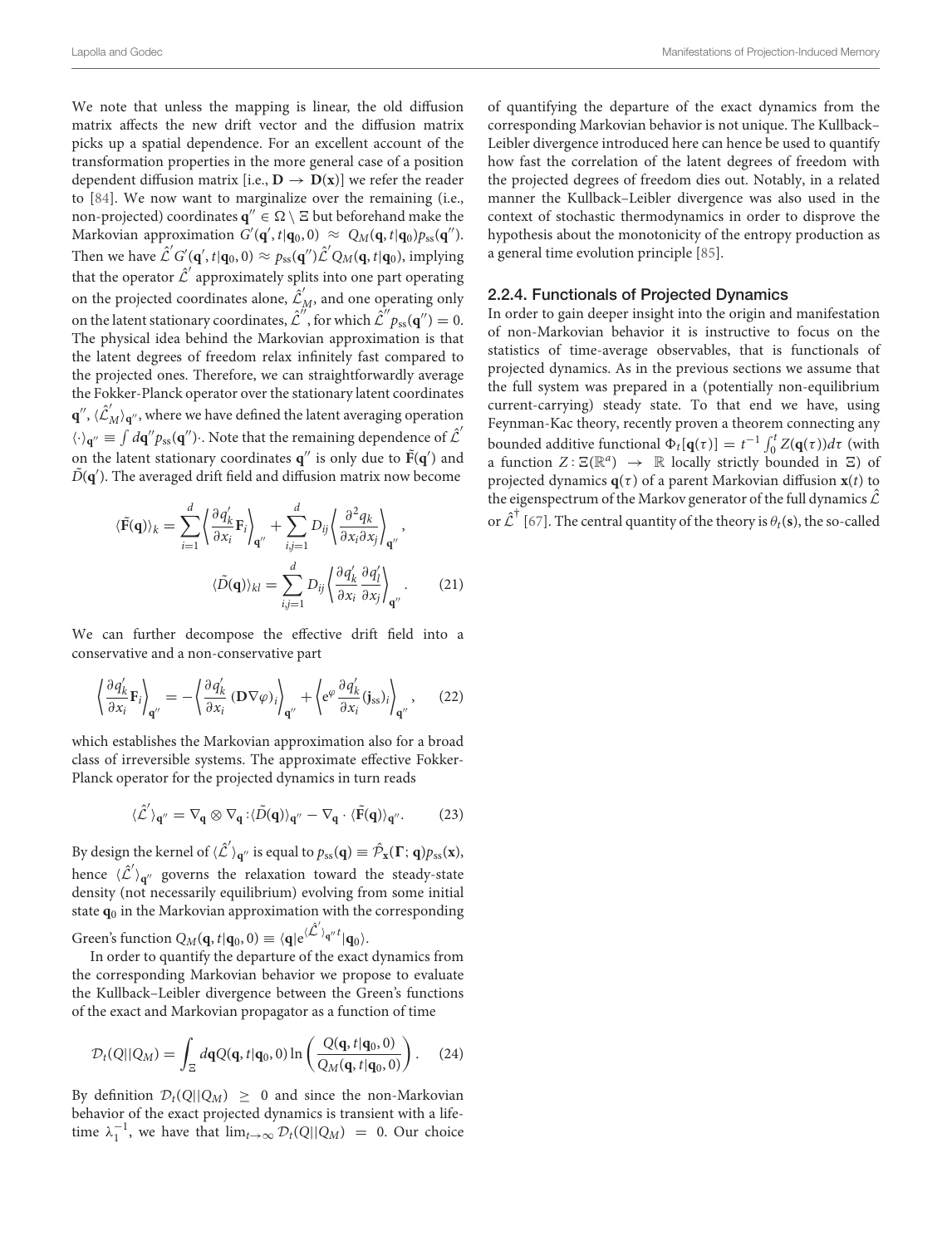defined in Equation (26) is given exactly as

$$
\sigma_t^2(\mathbf{s}) = 2 \sum_{k>0} \frac{\langle -|\mathbb{1}_{\mathbf{s}}| \psi_k^R \rangle \langle \psi_k^L |\mathbb{1}_{\mathbf{s}}| \text{ss} \rangle}{\lambda_k t} \left( 1 - \frac{1 - e^{-\lambda_k t}}{\lambda_k t} \right)
$$

$$
C_t(\mathbf{s}; \mathbf{s}') = \sum_{k>0} \frac{\langle -|\mathbb{1}_{\mathbf{s}}| \psi_k^R \rangle \langle \psi_k^L |\mathbb{1}_{\mathbf{s}'}^L | \text{ss} \rangle + \langle -|\mathbb{1}_{\mathbf{s}'}^U | \psi_k^R \rangle \langle \psi_k^L |\mathbb{1}_{\mathbf{s}}| \text{ss} \rangle}{\lambda_k t}
$$

$$
\left( 1 - \frac{1 - e^{-\lambda_k t}}{\lambda_k t} \right), \tag{27}
$$

and analogous equations are obtained using the backward approach [\[67\]](#page-14-13).

The usefulness of Equation (27) can be understood as follows. By varying **s** and **s** ′ one can establish directly the regions in space responsible for the build-up (and subsequent decay) of memory in projected dynamics and simultaneously monitor the fluctuations of the time spent of a projected trajectory in said regions. Note that because the full process is assumed to be ergodic, the statistics of  $\theta_t(s)$  will be asymptotically Gaussian obeying the large deviation principle. This concludes our general results. In the following section we apply the theoretical framework to the analysis of projected dynamics in a strongly-correlated stochastic many-body system, namely to tagged particle dynamics in a single file confined to a tilted box.

## 3. SINGLE FILE DIFFUSION IN A TILTED BOX

We now apply the theory developed in the previous section (here we use the backward approach) to the paradigmatic single file diffusion in a unit interval but here with a twist, namely, the diffusing particles experience a constant force. In particular, the full state-space is spanned by the positions of all N-particles defining the state vector  $\mathbf{x}_0 = (x_{0,1},...,x_{0,N})^T \in [0,1]^N$  and diffusion coefficients of all particles are assumed to be equal and the thermal (white) fluctuations due to the bath are assumed to be independent, i.e.,  $D = D1$ . In addition to being confined in a unit interval, all particles experience the same constant force  **with**  $\beta = (k_BT)^{-1}$  **is the inverse thermal energy.** The evolution of the Green's function is governed by the Fokker-Planck equation Equation (1) equipped with the external and internal (i.e., non-crossing) reflecting boundary conditions for the backward generator  $\mathcal{\hat{L}}^{\dagger} = \sum_{i=1}^{N} D(\partial^{2}_{x_{0,i}} - \beta \ F \partial_{x_{0,i}})$ :

$$
\partial_{x_{0,1}} G(\mathbf{x}, t | \mathbf{x}_0) |_{x_{0,1} = 0} = \partial_{x_{0,N}} G(\mathbf{x}, t | \mathbf{x}_0) |_{x_{0,N} = 1} = 0, \n\lim_{x_{0,i} \to x_{0,j}} (\partial_{x_{0,i+1}} - \partial_{x_{0,i}}) G(\mathbf{x}, t | \mathbf{x}_0) = 0,
$$
\n(28)

where we adopted the notation in Equation (7). The boundary conditions in Equation (28) restrict the domain to a hypercone **x**<sub>0</sub> ∈  $\Xi$  such that  $x_{0,i}$  ≤  $x_{0,i+1}$  for  $i = 1,..., N - 1$ . The dynamics is reversible, hence the steady state current vanishes and all eigenvalues and eigenfunctions are real. Moreover, for systems obeying detailed balance  $\varphi(\mathbf{x})$  corresponds to the density of the Boltzmann-Gibbs measure and it is known that  $|\psi_k^L\rangle$  =  $e^{-\varphi(x)}|\psi_k^R\rangle$ . The single file backward generator already has a

separated form  $\hat{\mathcal{L}}^{\dagger}$  =  $\sum_{i=1}^{N} \mathcal{L}^{\dagger}_i$  and the coupling between particles enters solely through the non-crossing boundary condition Equation (28) and is hence Bethe-integrable [\[86\]](#page-15-13). However, because the projected and latent degrees of freedom are coupled through the boundary conditions Equation (28) the tagged particle dynamics is not of renewal type.

## 3.1. Diagonalization of the Generator With the Coordinate Bethe Ansatz

Specifically, the backward generator  $\hat{\mathcal{L}}^{\dagger}$  can be diagonalized exactly using the coordinate Bethe ansatz (see e.g., [\[67\]](#page-14-13)). To that end we first require the solution of the separated (i.e., single particle) eigenvalue problem  $\mathcal{L}_i^{\dagger} |\psi_{k_i}^L\rangle = -\lambda_{k_i} |\psi_{k_i}^L\rangle$  under the imposed external boundary conditions. Since  $\varphi(x_{0,i}) = Fx_{0,i} +$ *const* we find that  $p_{ss}(x_{0,i}) = \beta F e^{-\beta F x_{0,i}} (1 - e^{-\beta F})^{-1}$  and because of the confinement we also have  $\lambda_{0,i} = 0$  as well as  $\psi_{0_i}^L(x_{0,i}) =$  $\langle x_{0,i} | \psi_{0_i}^L \rangle$  = 1 and  $\psi_{0_i}^R(x_{0,i}) \equiv \langle \psi_{0_i}^R | x_{0,i} \rangle = p_{ss}(x_{0,i})$ . We are here interested in the role of particle number N and not of the magnitude of the force F, therefore we will henceforth set, for the sake of simplicity,  $\beta F = D = 1$ . The excited separated eigenvalues and eigenfunctions then read

$$
\lambda_{k_i} = \pi^2 k_i^2 + \frac{1}{4},
$$
\n
$$
\psi_{k_i}^L(x_{0,i}) = \frac{e^{x_{0,i}/2}}{(2\pi^2 k_i^2 + 1/2)^{1/2}} \left( \sin(k_i \pi x_{0,i}) - 2k_i \pi \cos(k_i \pi x_{0,i}) \right),
$$
\n
$$
\forall k_i \in \mathbb{Z}^+,
$$
\n(29)

with  $\psi_{k_i}^R(x_{0,i}) = e^{-x_{0,i}} \psi_{k_i}^L(x_{0,i})$ . It is straightforward to check that  $\langle \psi_{k_i}^R | \psi_{l_i}^L \rangle$  =  $\delta_{k_i, l_i}$ . Denoting by **k** =  $(k_i, k_2, ..., k_N)$ the N-tuple of all single-state indices  $k_i$  one can show by direct substitution that the many-body eigenvalues are given by  $\lambda_{\mathbf{k}} = \sum_{i=1}^{N} \lambda_{k_i}$  and the corresponding orthonormal many-body eigenfunctions that obey the non-crossing internal boundary conditions Equation (28) have the form

$$
\boldsymbol{\psi}_{0}^{L}(\mathbf{x}_{0}) = 1, \quad \boldsymbol{\psi}_{0}^{R}(\mathbf{x}_{0}) = N! \prod_{i=1}^{N} \frac{e^{-x_{0,i}}}{1 - e^{-1}}
$$
\n
$$
\boldsymbol{\psi}_{k}^{L}(\mathbf{x}_{0}) = \sum_{\{k_{i}\}} \prod_{i=1}^{N} \boldsymbol{\psi}_{k_{i}}^{L}(x_{0,i}), \boldsymbol{\psi}_{k}^{R}(\mathbf{x}_{0}) = \mathbf{m}_{k}! \sum_{\{k_{i}\}} \prod_{i=1}^{N} \boldsymbol{\psi}_{k_{i}}^{R}(x_{0,i}),
$$
\n(30)

where  $\sum_{\{k_i\}}$  denotes the sum over all permutations of the elements of the N-tuple **k** and  $\mathbf{m}_{\mathbf{k}}! = \prod_i m_{k_i}!$  is the respective multiplicity of the eigenstate with  $m_{k_i}$  corresponding to the number of times a particular value of  $k_i$  appears in the tuple. It can be checked by explicit computation that the eigenfunctions defined in Equation (30) form a complete bi-orthonormal set, that is  $\langle \psi_{\mathbf{k}}^R | \psi_{\mathbf{l}}^L \rangle = \delta_{\mathbf{k},\mathbf{l}}$  and  $\sum_{\mathbf{k}} \psi_{\mathbf{k}}^L(\mathbf{x}_0) \psi_{\mathbf{k}}^R(\mathbf{x}) = \delta(\mathbf{x} - \mathbf{x}_0)$ .

## 3.2. Projection-Induced Non-Markovian Tagged Particle Dynamics

In the case of single file dynamics the physically motivated projection corresponds to the dynamics of a tagged particle upon integrating out the dynamics of the remaining particles. As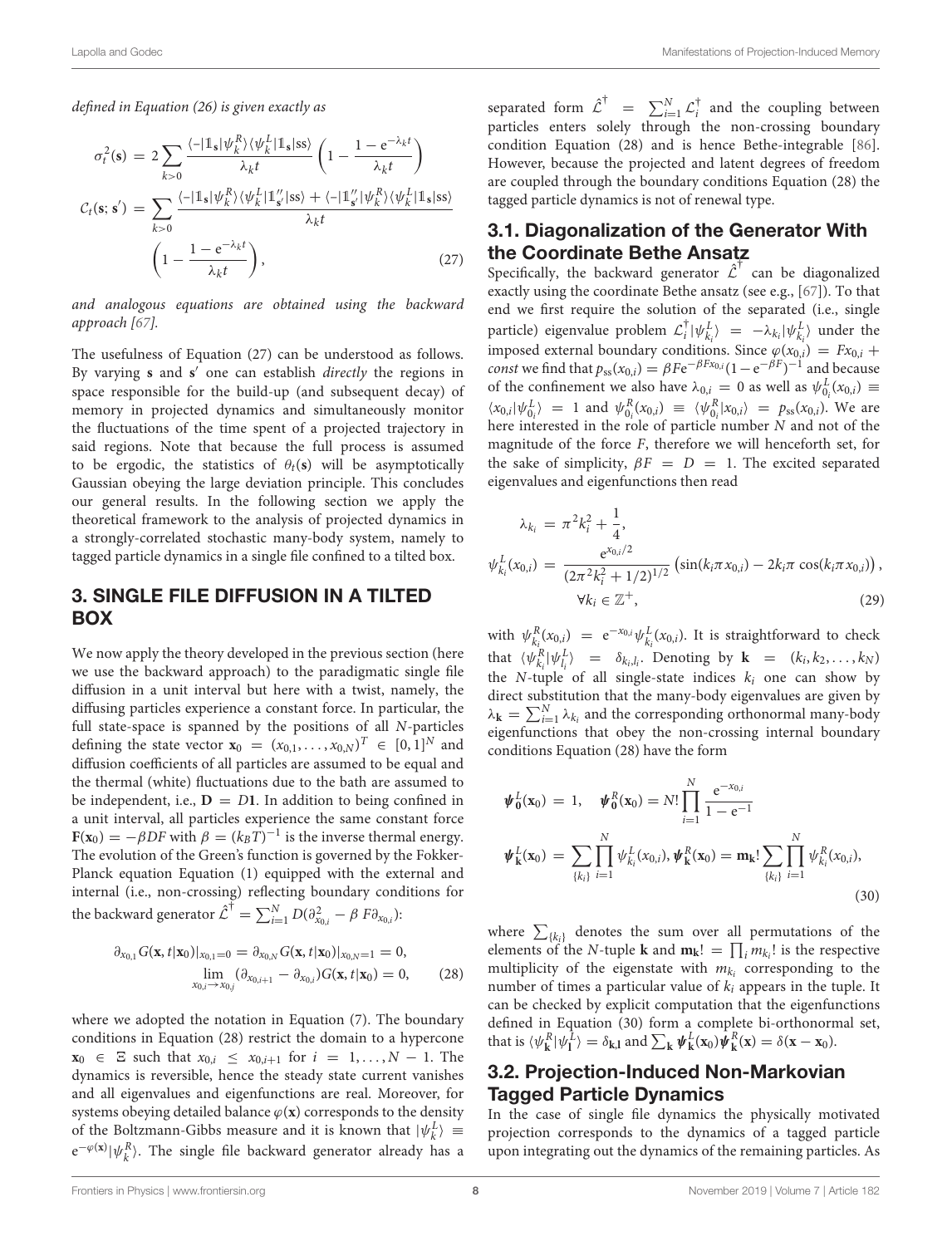before, we assume that the full system is prepared in a steady state. The projection operator for the dynamics of the j-th particle is therefore defined as

$$
\hat{\mathcal{P}}_{\mathbf{x}}(\delta; q_j) = \int_{\Xi} d\mathbf{x} \delta(x_j - q_j) = \left[ \hat{O} \prod_{i=1}^N \int_0^1 dx_i \right] \delta(x_j - q_j), \tag{31}
$$

where the operator  $\hat{O}$  orders the integration limits  $\int_0^1 dx_N \int_0^{x_N} dx_{N-1} \cdots \int_0^{x_2} dx_1$  since the domain  $\Xi$  is a hypercone. Here, the projection is from  $\mathbb{R}^N$  to  $\mathbb{R}$ . Integrals of this kind are easily solvable with the so-called 'extended phase-space integration' [\[62,](#page-14-15) [87\]](#page-15-14). The non-Markovian Green's function is defined as

$$
Q(q_j, t | q_{0,j}) = \frac{\hat{\mathcal{P}}_{\mathbf{x}}(\delta; q_j) \hat{\mathcal{P}}_{\mathbf{x}_0}(\delta; q_{0,j}) G(\mathbf{x}, t | \mathbf{x}_0) p_{ss}(\mathbf{x}_0)}{\hat{\mathcal{P}}_{\mathbf{x}_0}(\delta; q_{0,j}) p_{ss}(\mathbf{x}_0)}
$$
(32)

and can be computed exactly according to Equation (10) to give

$$
Q(q_j, t | q_{0,j}) = \Psi_{00}(q_{0,j})^{-1} \sum_{k} \Psi_{0k}(q_j) \Psi_{k0}(q_{0,j}) e^{-\lambda_k t}, \quad (33)
$$

where the sum is over all Bethe eigenstates. If we denote the number of left and right neighbors by  $N_L = (N - j + 1)$  and  $N_R = j-1$ , respectively, all terms in Equation (33) read explicitly

$$
\Psi_{00}(q_j) = \frac{N!}{N_L! N_R! (1 - e^{-1})^N} e^{-q_j} (1 - e^{-q_j})^{N_L} (e^{-q_j} - e^{-1})^{N_R}
$$
  

$$
\Psi_{k0}(q_j) = \frac{N!}{N_L! N_R! (1 - e^{-1})^N} \sum_{\{k_j\}} T(q_j) \prod_{i=1}^{j-1} L(q_j) \prod_{i=j+1}^N R(q_j)
$$
(34)

and  $\Psi_{0k}(q_j) \equiv \Psi_{k0}^{\dagger}(q_j) = \frac{m_k! (1 - e^{-1})^N}{N!} \Psi_{k0}(q_j)$ . In Equation (34) we have introduced the auxiliary functions

$$
T(q_j) = \delta_{\lambda_j,0} e^{-q_j} + (1 - \delta_{\lambda_j,0}) \frac{e^{-q_j/2}}{\sqrt{1/2 + 2\pi^2 \lambda_j^2}}
$$
  
\n
$$
(\sin(\lambda_j \pi q_j) - 2\lambda_j \pi \cos(\lambda_j \pi q_j))
$$
  
\n
$$
L(q_j) = \delta_{\lambda_j,0} (1 - e^{-q_j}) - 2(1 - \delta_{\lambda_j,0}) \frac{e^{-q_j/2} \sin(\lambda_j \pi q_j)}{\sqrt{1/2 + 2\pi^2 \lambda_j^2}}
$$
  
\n
$$
R(q_j) = \delta_{\lambda_j,0} (e^{-q_j} - e^{-1}) + 2(1 - \delta_{\lambda_j,0}) \frac{e^{-q_j/2} \sin(\lambda_j \pi q_j)}{\sqrt{1/2 + 2\pi^2 \lambda_j^2}}
$$
  
\n(35)

To the best of our knowledge, Equations (33) to (35) delivering the exact non-Markovian Green's function for the dynamics of the  $j$ -th particle in a tilted single file of  $N$  particles, have not yet been derived before. Note that one can also show that  $\int_0^1 dq_j \Psi_{0k}(q_j) \Psi_{10}(q_j) \neq 0$  and hence the Chapman–Kolmogorov equation is violated in agreement with Equation (13) confirming that the tagged particle diffusion is indeed non-Markovian on time-scales  $t \lesssim \lambda_1^{-1}$ .

## 3.3. Markovian Approximation and Degree of Broken Markovianity

Since the projection leaves the coordinates untransformed the effective Markovian approximation in Equation (23) is particularly simple and corresponds to diffusion in the presence of an effective force deriving from the free energy of the tagged particle upon integrating out all the remaining particles assumed to be in equilibrium  $\langle F(q_j) \rangle_{\mathbf{x}''} = -\langle \beta DF \delta(x_j - q_j) \rangle_{\mathbf{x}''}$  or, since  $-\beta DFp_{ss}(\mathbf{x}) = \partial_{x_j} p_{ss}(\mathbf{x})$ , explicitly defined as

$$
\langle F(q_j) \rangle_{\mathbf{x}''} = \frac{\int_{\Xi} d\mathbf{x} \delta(x_j - q_j) \partial_{x_j} p_{ss}(\mathbf{x})}{\int_{\Xi} d\mathbf{x} \delta(x_j - q_j) p_{ss}(\mathbf{x})} \equiv \frac{\partial_{q_j} \int_{\Xi} d\mathbf{x} \delta(x_j - q_j) p_{ss}(\mathbf{x})}{\int_{\Xi} d\mathbf{x} \delta(x_j - q_j) p_{ss}(\mathbf{x})}.
$$
\n(36)

Upon taking as before  $D = \beta F = 1$ , and noticing that  $\Psi_{00}(q_i) =$  $\int_{\Xi} d\mathbf{x} \delta(x_j - q_j) p_{ss}(\mathbf{x})$  we find

$$
\langle \hat{\mathcal{L}} \rangle_{\mathbf{q}''} = \partial_{q_j}^2 + \partial_{q_j} \left\{ \partial_{q_j} \ln \Psi_{00}(q_j) \right\},
$$
  

$$
\langle \hat{\mathcal{L}}^{\dagger} \rangle_{\mathbf{q}''} = \partial_{q_j}^2 - \left\{ \partial_{q_j} \ln \Psi_{00}(q_j) \right\} \partial_{q_j}
$$
 (37)

where the curly bracket {·} denotes that the operator inside the bracket only acts within the bracket. The Markovian approximation of the Green's function thus becomes  $Q_M(q_j, t | q_{0,j}) = \langle q_{0,j} | e^{(\hat{\mathcal{L}}^{\dagger})_{\mathbf{x}^{\prime \prime}} t} | q_j \rangle$  and is to be compared to the exact non-Markovian Green's function (33) via the Kullback–Leibler divergence in Equation (24).

Our focus here is to asses how the "degree" of the projection, i.e.,  $d = N$ ,  $a = 1$  and thus  $d - a = N - 1$ the number of latent degrees of freedom (here positions of non-tagged particles) being integrated out affects the timedependence of the Kullback–Leibler divergence. Since the Markovian generator cannot be diagonalized analytically we used a finite element numerical method cross-checked with Brownian dynamics simulations to calculate  $Q_M(q_j, t | q_{0,j})$ . The corresponding Kullback–Leibler divergence (24) was in turn calculated by means of a numerical integration. We present results for the time dependence  $\mathcal{D}_t(Q||Q_M)$  in two different representations, the absolute (dimensionless) time  $t$  and in units of the average number of collisions  $\tilde{t} = t/N^2$ , tagging the third particle  $(j = 3)$ . The reason to adopt this second choice as the natural physical time-scale is that collisions in fact establish the effective dynamics and hence a typical collision time sets the natural time-scale.

Before going into details we comment on the following. Because we start from the same initial condition for projected coordinate (i.e., tagged particle) in both, the non-Markovian and Markovian setting, it follows trivially that  $\lim_{t\to 0} \mathcal{D}_t(Q||Q_M)$  = 0. A zero  $\mathcal{D}_t(Q||Q_M)$  would persist until the typical time of occurrence of the first collision event. This collision time is, however, much shorter than  $t/N^2$  because we start from equilibrium initial conditions on the full, many-body level implying a continuous (Boltzmann-weighted) distribution of initial distances of the tagged particle to its nearest neighbors. Using a spectral expansion, however, such vanishingly short time-scales are very difficult to capture, i.e., it would require an astronomically large number of eigenstates, which is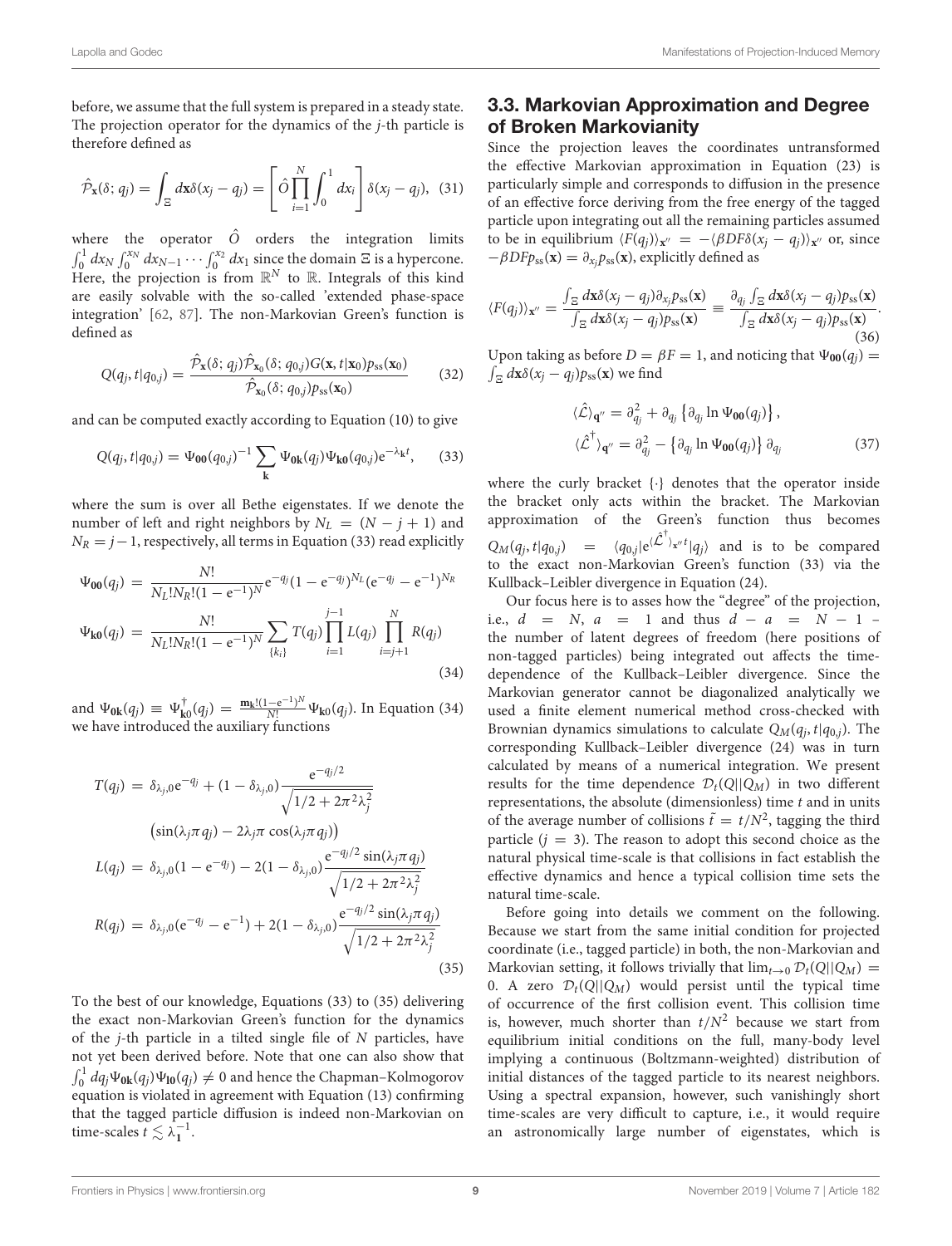computationally not feasible. Conversely, because the taggedparticle invariant measures are by definition the same for the single file and its Markovian approximation [i.e.,  $\Psi_{00}(q_i)$  is equal for both; the first of Equation (34) enters Equation (37)], it also follows that  $\lim_{t\to\infty} \mathcal{D}_t(Q||Q_M) = 0$ . The relaxation time  $\lambda_1^{-1}$ in the many-body problem corresponds to the exploration of the entire system of length L (here set to unity); for further details see [\[67\]](#page-14-13). For a finite single file deviations from Markovianity are therefore transient, starting at zero, passing through a maximum, and decaying back to zero at times longer than the relaxation time  $\lambda_1^{-1}$  of the full, many-body model.

The results for  $\mathcal{D}_t(Q||Q_M)$  for intermediate and long times are shown in **[Figure 2](#page-9-0)**. From **[Figure 2](#page-9-0)**, we confirm that the Markovianity is broken transiently (on time-scales  $t \leq \lambda_1^{-1}$ , which holds for any ergodic dynamics in the sense of generating an invariant measure. Notably, the relaxation time  $\lambda_1$  does not depend on N and is hence equal for all cases considered here. Moreover, as expected, the magnitude of broken Markovianity increases with the "degree" of the projection (here with the particle number N), as is best seen on a natural time-scale (see **[Figure 2B](#page-9-0)**). Conversely, on the absolute time-scale the relaxation rate of the Markovian approximation, describing diffusion on a free energy landscape  $f(q_3) = -\beta \ln \Psi_{00}(q_3)$ , which can be defined as

$$
\lambda_1^M = -\lim_{t \to \infty} t^{-1} \ln(Q_M(q_j, t | q_{0,j}) - \Psi_{00}(q_j)) \tag{38}
$$

increases with increasing N (see inset in **[Figure 2B](#page-9-0)**). Therefore, while both have by construction the same invariant measure, the Markovian approximation overestimates the rate of relaxation. This highlights the pitfall in using free energy landscape ideas in absence of a time-scale separation.

## 3.4. Tagged Particle Local Times Probing the Origin of Broken Markovianity

In order to gain deeper insight into the origin and physical meaning of memory emerging from integrating out latent degrees of freedom we inspect how a given tagged particle explores the configuration space starting from a stationary (equilibrium) initial condition. To that end we first compute the variance of local time of a tagged particle,  $\theta_t(q_i)$  in Equation (25), given in the general form in Equation (26), which applied to tagged particle diffusion in a tilted single file reads:

$$
\sigma_t^2(q_j) = 2 \sum_{\mathbf{k}} \frac{\Psi_{0\mathbf{k}}(q_j) \Psi_{\mathbf{k0}}(q_j)}{\lambda_{\mathbf{k}} t} \left( 1 - \frac{1 - e^{-\lambda_{\mathbf{k}} t}}{\lambda_{\mathbf{k}} t} \right) \tag{39}
$$

where  $\Psi_{k0}(q_i)$  is given by Equation (34) and  $\Psi_{0k}(q_i)$  =  $\frac{m_k!}{N!} \Psi_{k0}(q_j)$ . Note that since the process in ergodic we have  $\langle \theta_t(q_i) \rangle$  =  $\Psi_{00}(q_i)$ , and because the projected dynamics becomes asymptotically Gaussian (i.e., the correlations between  $\theta_t(q_i)$  at different t gradually decorrelate) we also have the large deviation  $\lim_{t\to\infty} t\sigma_t^2(q_j) = 2 \sum_{\mathbf{k}} \lambda_{\mathbf{k}}^{-1} \Psi_{0\mathbf{k}}(q_j) \Psi_{\mathbf{k0}}(q_j) \neq$  $f(t)$ . Moreover, because of detailed balance the large deviation principle represents an upper bound to fluctuations of timeaverage observables  $\sigma_t^2(q_j) \leq 2 \sum_{\mathbf{k}} \frac{\Psi_{\text{0k}}(q_j) \Psi_{\text{k0}}(q_j)}{\lambda_{\mathbf{k}} t}$  $\frac{\partial f}{\partial k}$  $\frac{\partial \mathbf{F}(q)}{\partial k}$ ,  $\forall$  t.

In order to gain more intuition we inspect the statistics of  $\theta_t(q_i)$  for a single file of four particles (see **[Figure 3](#page-10-0)**) at different lengths of trajectory t (plotted here on the absolute time-scale). In **[Figure 3](#page-10-0)**, we show  $\langle \theta_t(q_i) \rangle$  with full lines, and the region bounded by the standard deviation  $\pm \sigma_t(q_j)$  with the shaded area.

The scatter of  $\theta_t(q_i)$  is largest near the respective free energy minima.

To understand further how this coupling to non-relaxed latent degrees of freedom arises we inspect the correlations between



<span id="page-9-0"></span>function of time (measured in units of collision time) for increasing values of particle numbers N: (A) results shown on the absolute (dimensionless) time-scale and (B) on the natural time-scale, that is, expressed in units of collision time  $\tilde{t}$ . Inset:  $\lambda_1^M$ , the slowest relaxation rate of  $Q_M(q_3,t|q_{0,3})$  compared to the corresponding eigenvalue  $\lambda_1$  of the exact  $Q(q_3, t|q_{0,3})$ .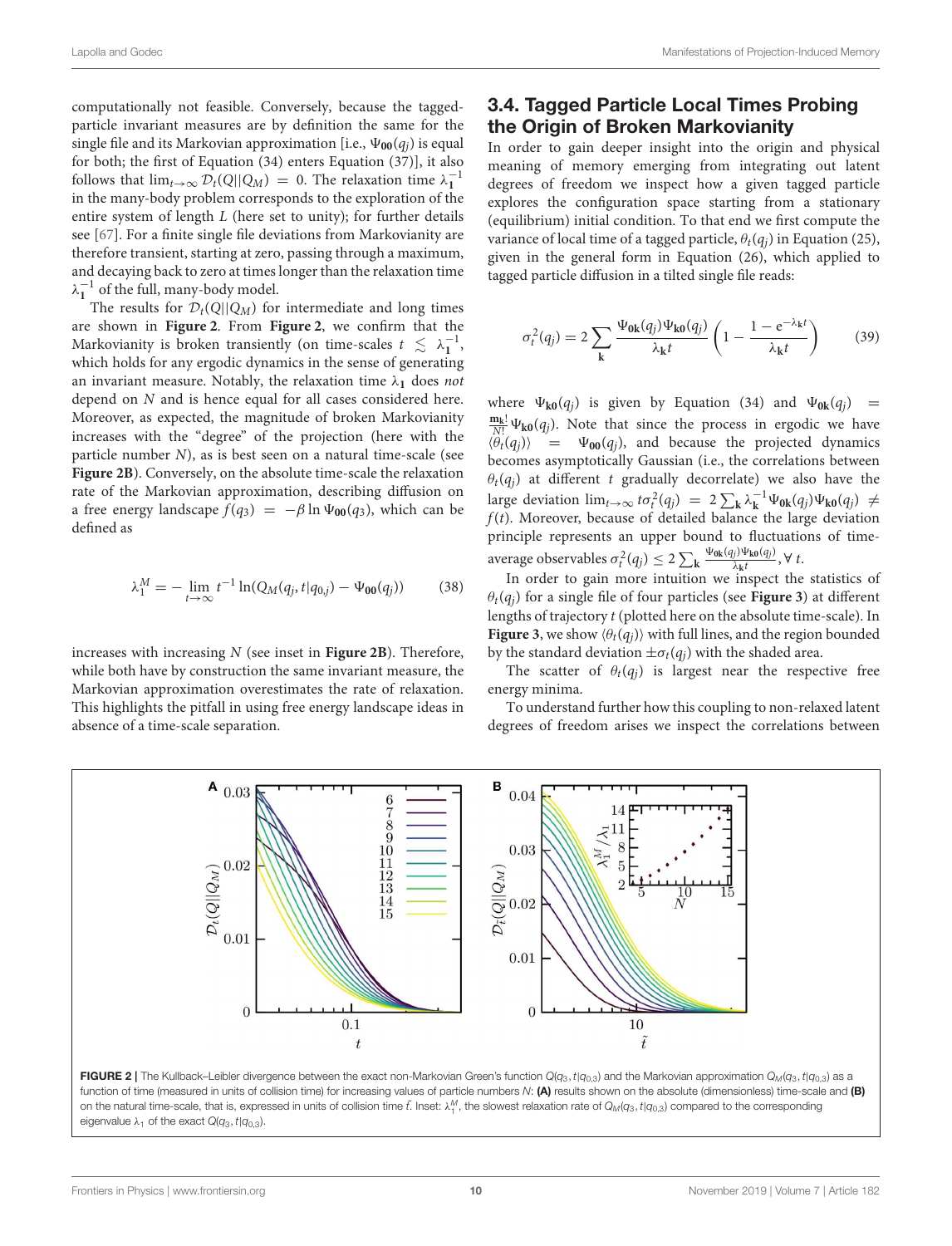

<span id="page-10-0"></span>FIGURE 3 | Statistics of tagged particle local time for all members of a single file of four particles starting from stationary initial conditions;  $\langle \theta_t(q_j) \rangle$  is represented by full lines and the region bounded by the standard deviation  $\pm\sigma_{\rm f}(q_j)$  with the corresponding shaded area. The color code is:  $j=1$  violet,  $j=2$  blue,  $j=3$ , green and  $j=4$ yellow. The relaxation time corresponds to  $\lambda_1^{-1} \simeq 0.1$ . Therefore, panel (A) depicts fluctuations on a time scale much shorter that  $\lambda_1^{-1}$ , whereas (B,C) already belong deeply into the ergodic large deviation regime.

tagged particle histories

$$
C_t(q_i; q_j) = \sum_{\mathbf{k}} \frac{\Psi_{\mathbf{0}\mathbf{k}}(q_i)\Psi_{\mathbf{k}\mathbf{0}}(q_j) + \Psi_{\mathbf{0}\mathbf{k}}(q_j)\Psi_{\mathbf{k}\mathbf{0}}(q_i)}{\lambda_k t} \left(1 - \frac{1 - e^{-\lambda_k t}}{\lambda_k t}\right),\tag{40}
$$

where as before  $\lim_{t\to\infty} tC_t(q_i; q_j)$  =  $\overline{C}_t(q_i; q_j)$  =  $\sum_{\mathbf{k}} \lambda_{\mathbf{k}}^{-1} (\Psi_{0\mathbf{k}}(q_i) \Psi_{\mathbf{k0}}(q_j) + \Psi_{0\mathbf{k}}(q_j) \Psi_{\mathbf{k0}}(q_i)) \neq f(t)$  as a manifestation of the central limit theorem, since  $\theta_t(q_i)$  and  $\theta_t(q_j)$  asymptotically decorrelate. In other words, taking  $C_t(q_i; q_i) \equiv \sigma_t^2(q_i)$ , the complete large deviation statistics of  $\theta_t(q_i)$  (i.e., on ergodically long time-scales) is a N-dimensional Gaussian with covariance matrix  $t^{-1}\overline{\mathcal{C}}_t(q_i; q_j)$ .

To visualize these results we present in **[Figures 4](#page-11-0)**, **[5](#page-12-0)** twotag nearest neighbor and next-nearest correlations,  $C_t(q_1; q_3)$ and as  $C_t(q_2; q_3)$  respectively, for a single file of  $N = 4$  and  $N = 7$  particles at two different trajectory lengths. We find that, alongside the fact that correlations intuitively increase with the N, both the magnitude and the sign of  $C_t$  depend on which particles we tag and even more so, where we tag these particles. Along the (upward shifted) diagonal  $C_t$  is positive, implying the two tagged particles along a stochastic many-body trajectory effectively (in the sense of the local time) move together, such that if one particle spends more time in a given region, so will the other. At fixed F (here assumed to be equal to 1) the magnitude of the upward shift depends on which particles we tag as well as on N. This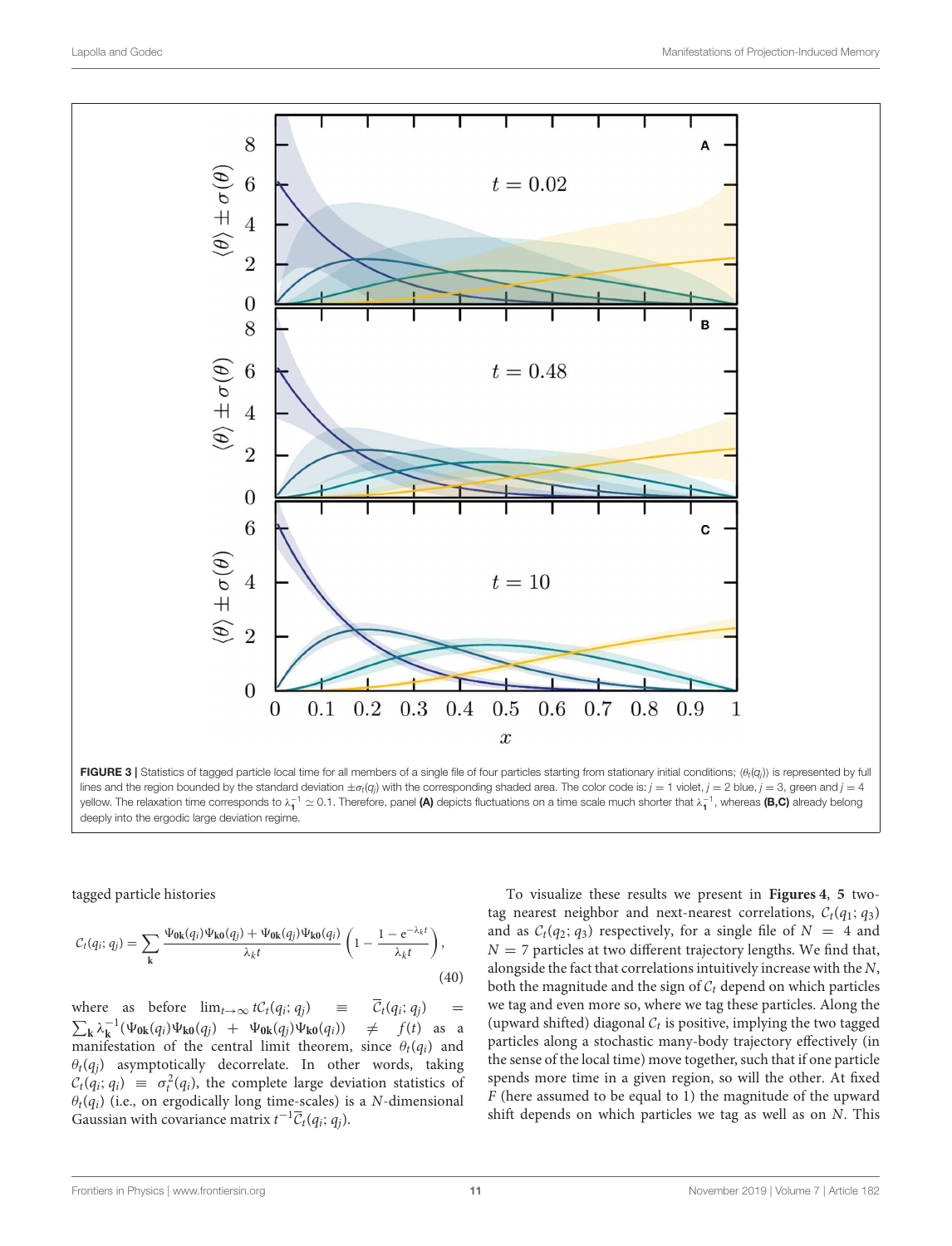

<span id="page-11-0"></span>intuitive idea is backed up mathematically by realizing that the lowest excited Bethe-eigenfunctions correspond to collective ("in phase") motion (see Equations 29, 30). Furthermore, defining the free energy minima of the tagged particles with  $q_i^{\min}$  and q min i (see dashed lines in **[Figures 4](#page-11-0)**, **[5](#page-12-0)**) we would expect, if the particles were to explore their respective free energy minima, a peak localized at  $(q_i^{\min}, q_i^{\min})$  (i.e., at the crossing of dashed line in **[Figures 4](#page-11-0)**, **[5](#page-12-0)**). We find, however, that this is not the case, all together implying that the tagged particles do not, along a many-body trajectory, explore their respective free energy minima. Instead, as mentioned above, they move collectively close to each other. The collective dynamics is therefore non-trivial and the tagged particle dynamics cannot be, at least for  $t \lesssim \lambda_1^{-1}$ coarse grained to a Markovian diffusion on  $-\beta \ln \Psi_{00}(q_i)$ , the free energy landscape of the tagged particle j. Conversely, the fact that all correlations (positive and negative) die our as  $q_{i,j} \rightarrow 1$  is a straightforward consequence of the tilting of the confining box.

Focusing now on the dependence on the length of the trajectory we see at very short time (much shorter than the relaxation time) the correlations are stronger, and that positive correlations peak further away from the two respective tagged particle free energy minima (compare **[Figure 4](#page-11-0)** and **[Figure 5](#page-12-0)**). In addition, the maximum of  $C_t(q_i; q_i)$  appears to be somewhat more localized at longer (nearly ergodic) times (see **[Figure 5](#page-12-0)**). In addition, the tagged particle dynamics seem to be localized more strongly near the free energy minimum if we tag the first particle and if N is larger, presumably because of a faster relaxation due to the presence of the wall effecting more frequent collisions with the wall, during which the particle eventually loses memory.

## 4. SUMMARY AND OUTLOOK

Non-Markovian dynamics and anomalous diffusion are particularly ubiquitous and important in biophysical systems [\[1–](#page-13-0)[16\]](#page-13-3). There, however, it appears that the quite many non-Markovian observations are described theoretically by phenomenological approaches with ad-hoc memory kernels, which in specific cases can lead to mathematically unsound or even unphysical behavior [\[82\]](#page-15-11). It therefore seems timely and useful to provide a theoretical perspective of non-Markovian dynamics starting from more fine-grained principles and considering a projection to some effective lower-dimensional configuration space.

The ideas presented here are neither new nor completely general. Projection-operator concepts date back to the original works by Zwanzig, Mori, Nakajima, van Kampen, Hänggi and other pioneers. However, these seminal contributions focused mostly on the derivation and analysis of effective non-Markovian evolution operators, whereas here we provide a thorough analysis of the manifestations of the projection on the level of Green's functions with the aim to somewhat relieve the need for choosing a particular model based solely on physical intuition.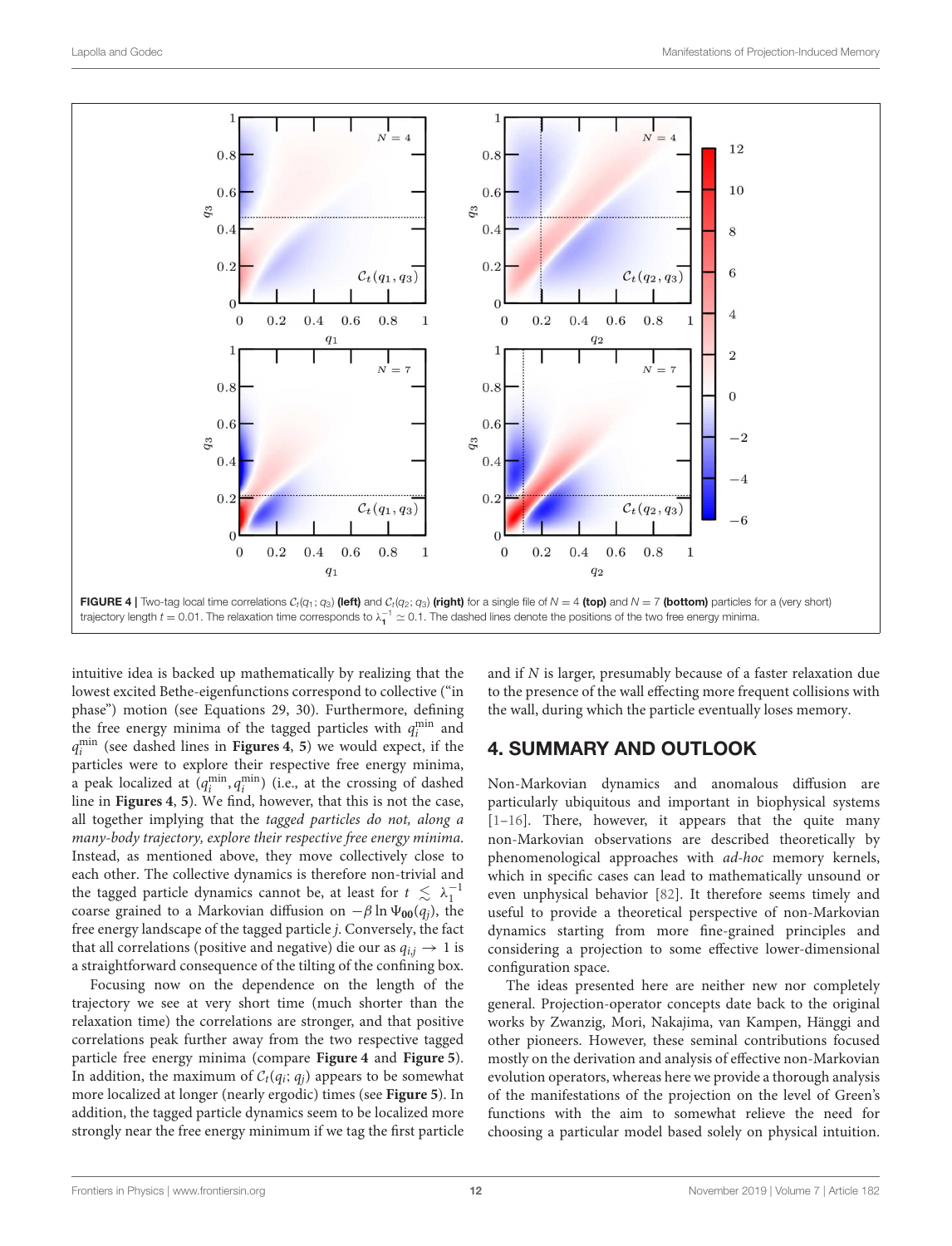

<span id="page-12-0"></span>Furthermore, we rigorously establish conditions under which the projected dynamics become Markovian and renewal-type, and derive Markovian approximations to projected generators. As a diagnostic tool we propose a novel framework for the assessment of the degree of broken Markovianity as well as for the elucidation of the origins of non-Markovian behavior.

An important remark concerns the transience of broken Markovianity, which is a consequence of the fact that we assumed that the complete dynamics is ergodic. First we note that (i) for any finite observation of length  $t$  it is *de facto* not possible to discern whether the observation (and the dynamics in general) will be ergodic or not on a time scale  $\tau > t$ . (ii) All physical observations are (trivially) finite. (iii) In a nominally ergodic dynamics on any finite time scale t, where the dynamics starting from some non-stationary initial condition  $x_0$  has not yet reached the steady state (in the language of this work  $t < \lambda_1^{-1}$ ), it is not possible to observe the effect of a sufficiently distant confining boundary ∂(**x**) (potentially located at infinity if the drift field **F**(**x**) is sufficiently confining) that would assure ergodicity (in the language of this work  $\forall t \ll \lambda_1^{-1}$  such that  $G(l_{\min}, t|\mathbf{x}_0, 0) \simeq$ 0 where  $|l_{\text{min}}| \equiv \min_{\mathbf{x}} |\mathbf{x}_0 - \partial \Omega(\mathbf{x})|$ . Therefore no generality is lost in our work by assuming that the complete dynamics is nominally ergodic, even in a rigorous treatment of so-called weakly non-ergodic dynamics with diverging mean waiting times (see e.g., [\[1,](#page-13-0) [6\]](#page-13-9)) or generalized Langevin dynamics with diverging correlation times (see e.g., [\[29–](#page-14-16)[34\]](#page-14-17)) on finite time-scales. As a corollary, in the description of such dynamics on any finite timescale it is a priori by no means necessary to assume that the dynamics is non-ergodic or has a diverging correlation time. This does not imply, however, that the assumption of diverging mean waiting times or diverging correlation times cannot render the analysis of specific models simpler.

Notably, our work considers parent dynamics with a potentially broken time-reversal symmetry and hence includes the description of projection-induced non-Markovian dynamics in non-equilibrium (i.e., irreversible) systems. In the latter case the relaxation process of the parent microscopic process might not be monotonic (i.e., may oscillate), and it will be very interesting to explore the manifestations and importance of these oscillations in projected non-Markovian dynamics.

In the context of renewal dynamics our work builds on firm mathematical foundations of Markov processes and therefore provides mathematically and physically consistent explicit (but notably not necessarily the most general) memory kernels derived from microscopic (or fine-grained) principles, which can serve for the development, assessment and fine-tuning of empirical memory kernels that are used frequently in the theoretical modeling of non-Markovian phenomena (e.g., power-law, exponential, stretched exponential etc; [\[2,](#page-13-8) [82\]](#page-15-11)). In particular, power-law kernels are expected to emerge as transients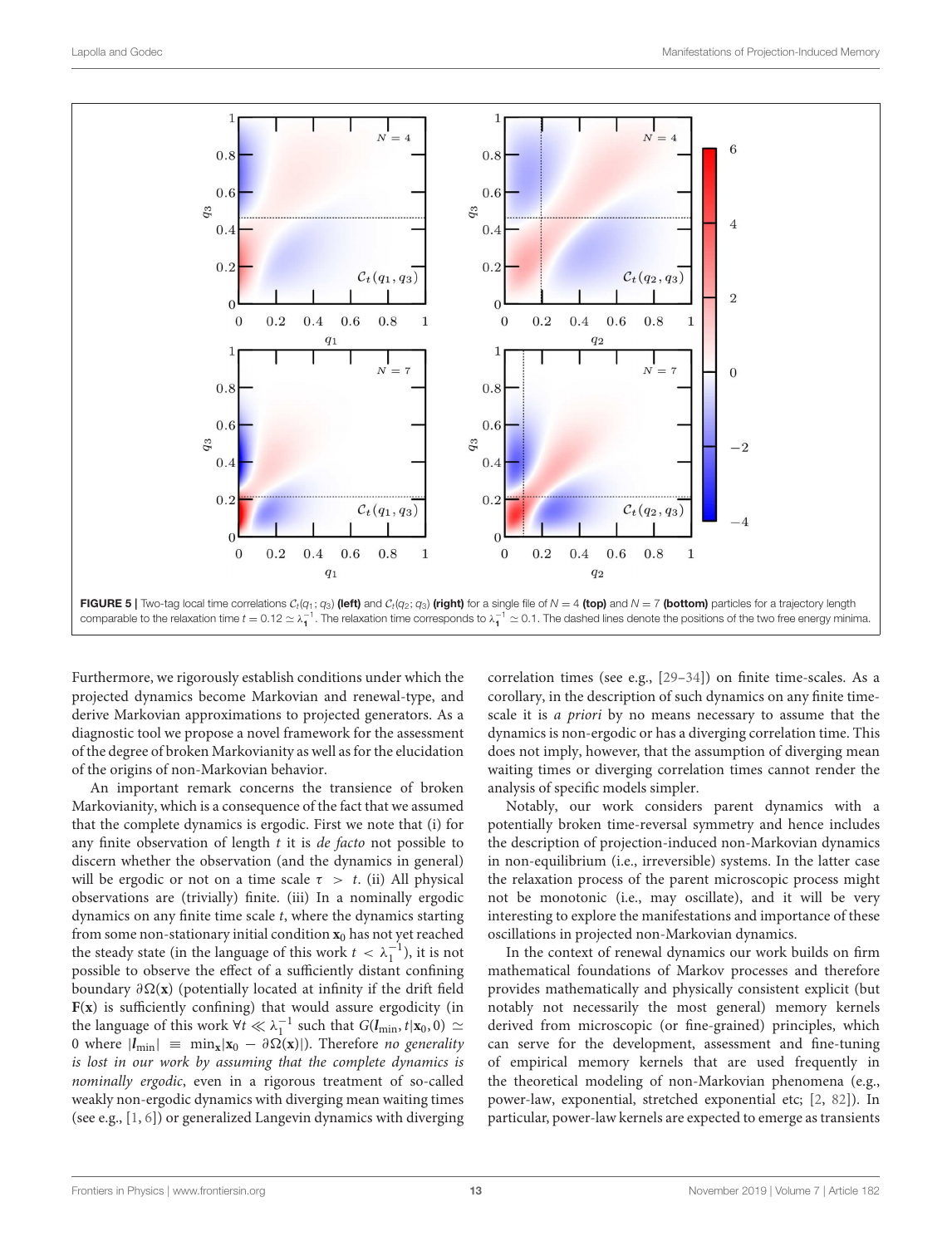in cases, where the latent degrees of freedom relax over multiple time-scales with a nearly continuous and self-similar spectrum. Conversely, the quite strongly restrictive conditions imposed on the microscopic (parent) dynamics that lead to renewal dynamics, which we reveal here, suggest that renewal type transport in continuous space (e.g., continuous-time random walks [\[1,](#page-13-0) [2\]](#page-13-8)) might not be the most abundant processes underlying projection-induced non-Markovian dynamics in physical systems, but are more likely to arise due to some disorder averaging. In general, it seems natural that coarse graining involving some degree of spatial discretization should underly renewal type ideas.

From a more general perspective beyond the theory of anomalous diffusion our results are relevant for the description and understanding of experimental observables a(**q**) coupled to projected dynamics  $q(t)$  in presence of slow latent degrees of freedom (e.g., a FRET experiment measuring the distance within a protein or a DNA molecule [\[88\]](#page-15-15)), as well as for exploring stochastic thermodynamic properties of projected dynamics with slow hidden degrees of freedom [\[89–](#page-15-16)[91\]](#page-15-17). An important field of applications of the spectral-theoretic ideas developed here is the field of statistical kinetics in the context of first passage concepts (e.g., [\[92](#page-15-18)[–94\]](#page-15-19)), where general results for non-Markovian dynamics are quite sparse [\[46,](#page-14-18) [49,](#page-14-19) [95–](#page-15-20)[100\]](#page-15-21) and will be the subject of our future studies.

## **REFERENCES**

- <span id="page-13-0"></span>1. Metzler R, Klafter J. The random walk's guide to anomalous diffusion: a fractional dynamics approach. Phys Rep. (2000) **339**:1–77. doi: [10.1016/S0370-1573\(00\)00070-3](https://doi.org/10.1016/S0370-1573(00)00070-3)
- <span id="page-13-8"></span>2. Metzler R, Klafter J. The restaurant at the end of the random walk: recent developments in the description of anomalous transport by fractional dynamics. J Phys A Math Gen. (2004) **37**:R161–208. doi: [10.1088/0305-4470/37/31/R01](https://doi.org/10.1088/0305-4470/37/31/R01)
- <span id="page-13-4"></span>3. Sokolov IM, Klafter J. From diffusion to anomalous diffusion: a century after Einstein's Brownian motion. Chaos. (2005) **15**:026103. doi: [10.1063/1.1860472](https://doi.org/10.1063/1.1860472)
- 4. Klages R, Radons G, Sokolov IM. Anomalous Transport: Foundations and Applications. Weinheim: Wiley-VCH Verlag GmbH and Co. (2008).
- 5. Godec A, Bauer M, Metzler R. Collective dynamics effect transient subdiffusion of inert tracers in flexible gel networks. N J Phys. (2014) **16**:092002. doi: [10.1088/1367-2630/16/9/092002](https://doi.org/10.1088/1367-2630/16/9/092002)
- <span id="page-13-9"></span>6. Metzler R, Jepn JH, Cherstvy AG, Barkai E. Anomalous diffusion models and their properties: non-stationarity, non-ergodicity, and ageing at the centenary of single particle tracking. Phys Chem Chem Phys. (2014) **16**:24128–64. doi: [10.1039/C4CP03465A](https://doi.org/10.1039/C4CP03465A)
- 7. Höfling F, Franosch T. Anomalous transport in the crowded world of biological cells. Rep Prog Phys. (2013) **76**:046602. doi: [10.1088/0034-4885/76/4/046602](https://doi.org/10.1088/0034-4885/76/4/046602)
- 8. Sokolov IM. Models of anomalous diffusion in crowded environments. Soft Matter. (2012) **8**:9043–52. doi: [10.1039/c2sm25701g](https://doi.org/10.1039/c2sm25701g)
- 9. Metzler R, Jeon JH, Cherstvy AG. Non-Brownian diffusion in lipid membranes: experiments and simulations. Biochim Biophys Acta Biomemb. (2016) **1858**:2451–67. doi: [10.1016/j.bbamem.2016.01.022](https://doi.org/10.1016/j.bbamem.2016.01.022)
- <span id="page-13-1"></span>10. Oliveira FA, Ferreira RMS, Lapas LC, Vainstein MH. Anomalous diffusion: a basic mechanism for the evolution of inhomogeneous systems. Front Phys. (2019) **7**:18. doi: [10.3389/fphy.2019.00018](https://doi.org/10.3389/fphy.2019.00018)
- <span id="page-13-2"></span>11. Woringer M, Darzacq X. Protein Motion in the Nucleus: From Anomalous Diffusion to Weak Interactions. Biochemical Society Transactions (2018).

## DATA AVAILABILITY STATEMENT

All datasets generated for this study are included in the article/supplementary material.

## AUTHOR CONTRIBUTIONS

AL and AG conceived the research, performed the research, and wrote and reviewed the paper.

## FUNDING

The financial support from the German Research Foundation (DFG) through the Emmy Noether Program GO 2762/1-1 (to AG), and an IMPRS fellowship of the Max Planck Society (to AL) are gratefully acknowledged.

## ACKNOWLEDGMENTS

We thank David Hartich for fruitful discussions and critical reading of the manuscript. AG in addition thanks Ralf Metzler for introducing him to the field on anomalous and non-Markovian dynamics and for years of inspiring and encouraging discussions.

Available online at: [http://www.biochemsoctrans.org/content/early/2018/07/](http://www.biochemsoctrans.org/content/early/2018/07/29/BST20170310) [29/BST20170310](http://www.biochemsoctrans.org/content/early/2018/07/29/BST20170310)

- 12. Dix JA, Verkman AS. Crowding effects on diffusion in solutions and cells. Annu Rev Biophys. (2008) **37**:247–63. doi: [10.1146/annurev.biophys.37.032807.125824](https://doi.org/10.1146/annurev.biophys.37.032807.125824)
- 13. Krapf D. Chapter 5: Mechanisms underlying anomalous diffusion in the plasma membrane. In: Kenworthy AK, editor. Lipid Domains. Vol. 75 of Current Topics in Membranes. Academic Press (2015). p. 167–207.
- 14. Golding I, Cox EC. Physical nature of bacterial cytoplasm. Phys Rev Lett. (2006) **96**:098102. doi: [10.1103/PhysRevLett.96.098102](https://doi.org/10.1103/PhysRevLett.96.098102)
- 15. Jeon JH, Javanainen M, Martinez-Seara H, Metzler R, Vattulainen I. Protein crowding in lipid bilayers gives rise to non-Gaussian anomalous lateral diffusion of phospholipids and proteins. Phys Rev X. (2016) **6**:021006. doi: [10.1103/PhysRevX.6.021006](https://doi.org/10.1103/PhysRevX.6.021006)
- <span id="page-13-3"></span>16. Rienzo CD, Piazza V, Gratton E, Beltram F, Cardarelli F. Probing short-range protein Brownian motion in the cytoplasm of living cells. Nat Commun. (2014) **5**:5891. doi: [10.1038/ncomms6891](https://doi.org/10.1038/ncomms6891)
- <span id="page-13-5"></span>17. Metzler R, Klafter J. Anomalous stochastic processes in the fractional dynamics framework: fokker:planck equation, dispersive transport, and non?exponential relaxation. In: Prigogine I and Rice SA editors. Advances in Chemical Physics, Vol 116. JohnWiley and Sons, Ltd (2007). doi: [10.1002/9780470141762.ch3](https://doi.org/10.1002/9780470141762.ch3)
- <span id="page-13-6"></span>18. Lomholt MA, Lizana L, Metzler R, Ambjörnsson T. Microscopic origin of the logarithmic time evolution of aging processes in complex systems. Phys Rev Lett. (2013) **110**[:208301. doi: 10.1103/PhysRevLett.110.](https://doi.org/10.1103/PhysRevLett.110.208301) 208301
- <span id="page-13-7"></span>19. Bouchaud JP, Georges A. Anomalous diffusion in disordered media: statistical mechanisms, models and physical applications. Phys Rep. (1990) **195**:127–93.
- 20. Bouchaud JP, Comtet A, Georges A, Doussal PL. Classical diffusion of a particle in a one-dimensional random force field. Ann Phys. (1990) **201**:285– 341.
- 21. Sinai YG. The limiting behavior of a one-dimensional random walk in a random medium. Theory Prob Appl. (1982) **27**:285–341.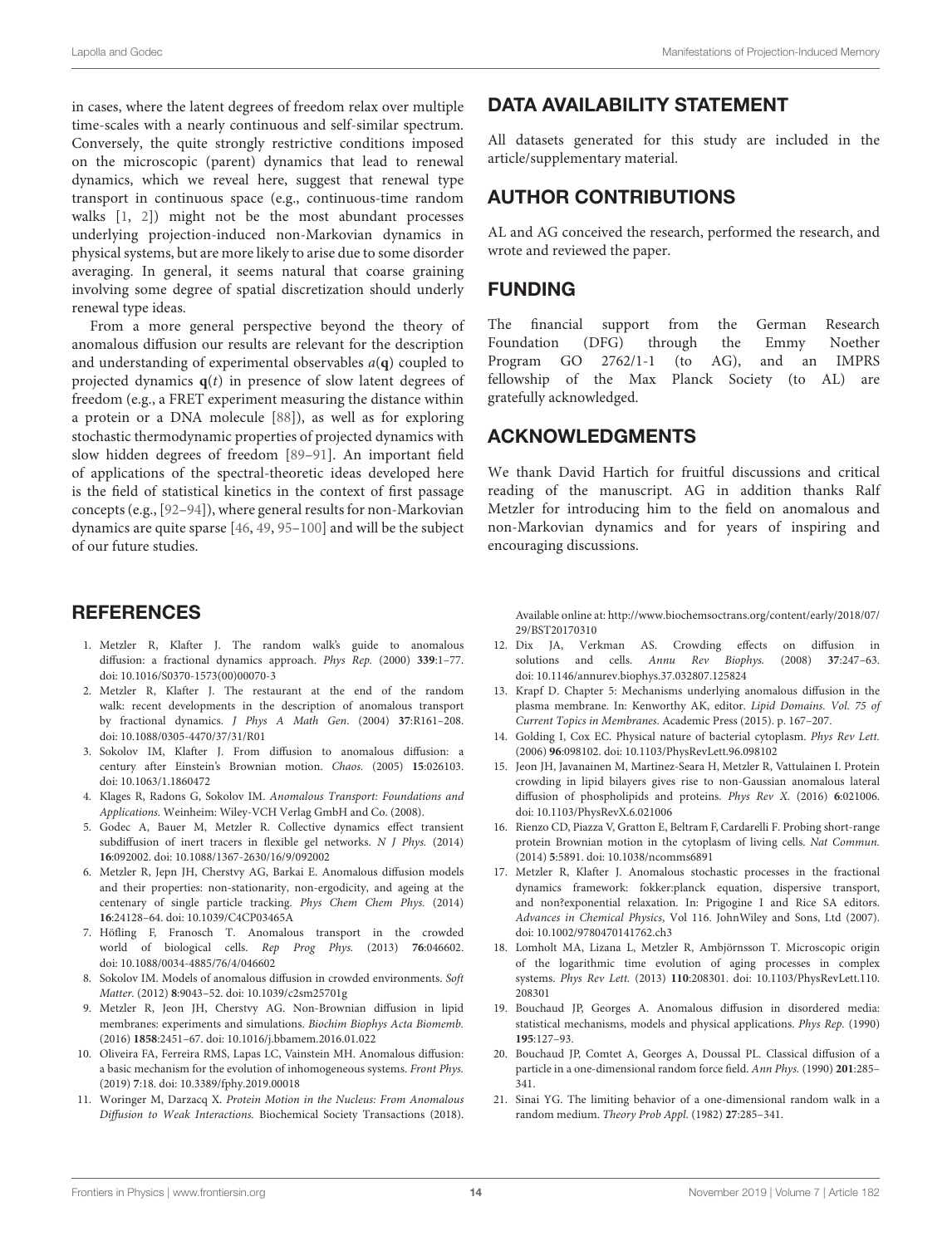- 22. Oshanin G, Rosso A, Schehr G. Anomalous fluctuations of currents in sinaitype random chains with strongly correlated disorder. Phys Rev Lett. (2013) **110**:100602. doi: [10.1103/PhysRevLett.110.100602](https://doi.org/10.1103/PhysRevLett.110.100602)
- 23. Dean DS, Gupta S, Oshanin G, Rosso A, Schehr G. Diffusion in periodic, correlated random forcing landscapes. J Phys A Math Theor. (2014) **47**:372001. doi: [10.1088/1751-8113/47/37/372001](https://doi.org/10.1088/1751-8113/47/37/372001)
- 24. Radons G. Anomalous transport in disordered dynamical systems. Phys D Nonlinear Phenomena. (2004) **187**:3–19. doi: [10.1016/j.physd.2003.09.001](https://doi.org/10.1016/j.physd.2003.09.001)
- 25. Godec A, Chechkin AV, Barkai E, Kantz H, Metzler R. Localisation and universal fluctuations in ultraslow diffusion processes. J Phys A Math Theor. (2014) **47**:492002. doi: [10.1088/1751-8113/47/49/492002](https://doi.org/10.1088/1751-8113/47/49/492002)
- 26. Krüsemann H, Godec A, Metzler R. First-passage statistics for aging diffusion in systems with annealed and quenched disorder. Phys Rev E. (2014) **89**:040101. doi: [10.1103/PhysRevE.89.040101](https://doi.org/10.1103/PhysRevE.89.040101)
- <span id="page-14-0"></span>27. Krsemann H, Godec A, Metzler R. Ageing first passage time density in continuous time random walks and quenched energy landscapes. J Phys A Math Theor. (2015) **48**:285001. doi: [10.1088/1751-8113/48/28/285001](https://doi.org/10.1088/1751-8113/48/28/285001)
- <span id="page-14-1"></span>28. Coffey WT, Kalmykov YP, Waldron JT. The Langevin Equation. World Scientific (1996). Available online at: [https://www.worldscientific.com/doi/](https://www.worldscientific.com/doi/abs/10.1142/2256) [abs/10.1142/2256](https://www.worldscientific.com/doi/abs/10.1142/2256)
- <span id="page-14-16"></span>29. Jeon JH, Metzler R. Fractional Brownian motion and motion governed by the fractional Langevin equation in confined geometries. Phys Rev E. (2010) **81**:021103. doi: [10.1103/PhysRevE.81.021103](https://doi.org/10.1103/PhysRevE.81.021103)
- 30. Lutz E. Fractional Langevin equation. Phys Rev E. (2001) **64**:051106. doi: [10.1103/PhysRevE.64.051106](https://doi.org/10.1103/PhysRevE.64.051106)
- 31. Deng W, Barkai E. Ergodic properties of fractional Brownian-Langevin motion. Phys Rev E. (2009) **79**:011112. doi: [10.1103/PhysRevE.79.011112](https://doi.org/10.1103/PhysRevE.79.011112)
- 32. Metzler R, Klafter J. Subdiffusive transport close to thermal equilibrium: From the Langevin equation to fractional diffusion. Phys Rev E. (2000) **61**:6308–11. doi: [10.1103/PhysRevE.61.6308](https://doi.org/10.1103/PhysRevE.61.6308)
- 33. Kou SC, Xie XS. Generalized Langevin equation with fractional Gaussian noise: subdiffusion within a single protein molecule. Phys Rev Lett. (2004) **93**:180603. doi: [10.1103/PhysRevLett.93.180603](https://doi.org/10.1103/PhysRevLett.93.180603)
- <span id="page-14-17"></span>34. Burov S, Barkai E. Critical exponent of the fractional Langevin equation. Phys Rev Lett. (2008) **100**:070601. doi: [10.1103/PhysRevLett.100.070601](https://doi.org/10.1103/PhysRevLett.100.070601)
- 35. Goychuk I. Viscoelastic subdiffusion: generalized langevin equation approach. In: Rice SA, Dinner AR editors. Advances in Chemical Physics, [Vol 150. JohnWiley and Sons, Ltd \(2012\). doi: 10.1002/9781118197](https://doi.org/10.1002/9781118197714.ch5) 714.ch5
- <span id="page-14-2"></span>36. Dubkov AA, Hänggi P, Goychuk I. Non-linear Brownian motion: the problem of obtaining the thermal Langevin equation for a non-Gaussian bath. J Stat Mech Theory Exp. (2009) (2009) 2009:P01034. doi: [10.1088/1742-5468/2009/01/P01034](https://doi.org/10.1088/1742-5468/2009/01/P01034)
- <span id="page-14-3"></span>37. Cherstvy AG, Chechkin AV, Metzler R. Anomalous diffusion and ergodicity breaking in heterogeneous diffusion processes. N J Phys. (2013) **15**:083039. doi: [10.1088/1367-2630/15/8/083039](https://doi.org/10.1088/1367-2630/15/8/083039)
- 38. Cherstvy AG, Metzler R. Nonergodicity, fluctuations, and criticality in heterogeneous diffusion processes. Phys Rev E. (2014) **90**:012134. doi: [10.1103/PhysRevE.90.012134](https://doi.org/10.1103/PhysRevE.90.012134)
- 39. Massignan P, Manzo C, Torreno-Pina JA, García-Parajo MF, Lewenstein M, Lapeyre GJ. Nonergodic subdiffusion from Brownian motion in an inhomogeneous medium. Phys Rev Lett. (2014) **112**:150603. doi: [10.1103/PhysRevLett.112.150603](https://doi.org/10.1103/PhysRevLett.112.150603)
- 40. Guérin T, Dean DS. Force-induced dispersion in heterogeneous media. Phys Rev Lett. (2015) **115**:020601. doi: [10.1103/PhysRevLett.115.020601](https://doi.org/10.1103/PhysRevLett.115.020601)
- 41. Godec A, Metzler R. Optimization and universality of Brownian search in a basic model of quenched heterogeneous media. Phys Rev E. (2015) **91**:052134. doi: [10.1103/PhysRevE.91.052134](https://doi.org/10.1103/PhysRevE.91.052134)
- 42. Vaccario G, Antoine C, Talbot J. First-passage times in ddimensional heterogeneous media. Phys Rev Lett. (2015) **115**:240601. doi: [10.1103/PhysRevLett.115.240601](https://doi.org/10.1103/PhysRevLett.115.240601)
- <span id="page-14-4"></span>43. Godec A, Metzler R. First passage time distribution in heterogeneity controlled kinetics: going beyond the mean first passage time. Sci Rep. (2016) **6**:20349. doi: [10.1038/srep20349](https://doi.org/10.1038/srep20349)
- <span id="page-14-5"></span>44. Chubynsky MV, Slater GW. Diffusing diffusivity: a model for anomalous, yet Brownian, diffusion. Phys Rev Lett. (2014) **113**:098302. doi: [10.1103/PhysRevLett.113.098302](https://doi.org/10.1103/PhysRevLett.113.098302)
- 45. Chechkin AV, Seno F, Metzler R, Sokolov IM. Brownian yet non-Gaussian diffusion: from superstatistics to subordination of diffusing diffusivities. Phys Rev X. (2017) **7**:021002. doi: [10.1103/PhysRevX.7.021002](https://doi.org/10.1103/PhysRevX.7.021002)
- <span id="page-14-18"></span>46. Godec A, Metzler R. First passage time statistics for two-channel diffusion. J Phys A Math Theor. (2017) **50**:084001. doi: [10.1088/1751-8121/aa5204](https://doi.org/10.1088/1751-8121/aa5204)
- 47. Sposini V, Chechkin AV, Seno F, Pagnini G, Metzler R. Random diffusivity from stochastic equations: comparison of two models for Brownian yet non-Gaussian diffusion. N J Physics. (2018) **20**:043044. doi: [10.1088/1367-2630/aab696](https://doi.org/10.1088/1367-2630/aab696)
- 48. Lanoiselée Y, Grebenkov DS. A model of non-Gaussian diffusion in heterogeneous media. J Phys A Math Theor. (2018) **51**:145602. doi: [10.1088/1751-8121/aab15f](https://doi.org/10.1088/1751-8121/aab15f)
- <span id="page-14-19"></span>49. Grebenkov DS. A unifying approach to first-passage time distributions in diffusing diffusivity and switching diffusion models. J Phys A Math Theor. (2019) **52**:174001. doi: [10.1088/1751-8121/ab0dae](https://doi.org/10.1088/1751-8121/ab0dae)
- <span id="page-14-6"></span>50. Lanoiselee Y, Moutal N, Grebenkov DS. Diffusion-limited reactions in dynamic heterogeneous media. Nat Commun. (2018) **9**:4398. doi: [10.1038/s41467-018-06610-6](https://doi.org/10.1038/s41467-018-06610-6)
- <span id="page-14-7"></span>51. Zwanzig R. Ensemble method in the theory of irreversibility. J Chem Phys. (1960) **33**:1338–41. doi: [10.1063/1.1731409](https://doi.org/10.1063/1.1731409)
- 52. Nordholm S, Zwanzig R. A systematic derivation of exact generalized Brownian motion theory. J Stat Phys. (1975) **13**:347–71. doi: [10.1007/BF01012013](https://doi.org/10.1007/BF01012013)
- 53. Mori H. Transport, collective motion, and Brownian motion\*). Prog Theor Phys. (1965) **33**:423–55. doi: [10.1143/PTP.33.423](https://doi.org/10.1143/PTP.33.423)
- <span id="page-14-9"></span>54. Grabert H, Talkner P, Hänggi P. Microdynamics and time-evolution of macroscopic non-Markovian systems. Z B Condensed Matter. (1977) **26**:389– 95. doi: [10.1007/BF01570749](https://doi.org/10.1007/BF01570749)
- <span id="page-14-14"></span>55. Hänggi P, Thomas H. Time evolution, correlations, and linear response of non-Markov processes. Z Condensed Matter. (1977) **26**:85–92. doi: [10.1007/BF01313376](https://doi.org/10.1007/BF01313376)
- <span id="page-14-10"></span>56. Grabert H, Talkner P, Hänggi P, Thomas H. Microdynamics and timeevolution of macroscopic non-Markovian systems. II. Z B Condensed Matter. (1978) **29**:273–80. doi: [10.1007/BF01321192](https://doi.org/10.1007/BF01321192)
- 57. Hynes JT, Kapral R, Weinberg M. Microscopic theory of Brownian motion: mori friction kernel and Langevin-equation derivation. Phys A Stat Mech Appl. (1975) **80**:105–27.
- 58. Haken H. Cooperative phenomena in systems far from thermal equilibrium and in nonphysical systems. Rev Mod Phys. (1975) **47**:67–121. doi: [10.1103/RevModPhys.47.67](https://doi.org/10.1103/RevModPhys.47.67)
- 59. Ferrario M, Grigolini P. The non-Markovian relaxation process as a "contraction" of a multidimensional one of Markovian type. J Math Phys. (1979) **20**:2567–72. doi: [10.1063/1.524019](https://doi.org/10.1063/1.524019)
- <span id="page-14-8"></span>60. Grigolini P. A Fokker-Planck equation for canonical non-Markovian systems: a local linearization approach. J Chem Phys. (1988) **89**:4300–8. doi: [10.1063/1.454812](https://doi.org/10.1063/1.454812)
- <span id="page-14-11"></span>61. Harris TE. Diffusion with "collisions" between particles. J Appl Probab. (1965) **2**:323–38.
- <span id="page-14-15"></span>62. Lizana L, Ambjörnsson T. Single-file diffusion in a box. Phys Rev Lett. (2008) **100**:200601. doi: [10.1103/PhysRevLett.100.200601](https://doi.org/10.1103/PhysRevLett.100.200601)
- 63. Barkai E, Silbey R. Theory of single file diffusion in a force field. Phys Rev Lett. (2009) **102**:050602. doi: [10.1103/PhysRevLett.102.050602](https://doi.org/10.1103/PhysRevLett.102.050602)
- 64. Sanders LP, Lomholt MA, Lizana L, Fogelmark K, Metzler R, Ambjrnsson T. Severe slowing-down and universality of the dynamics in disordered interacting many-body systems: ageing and ultraslow diffusion. N J Phys. (2014) **16**:113050. doi: [10.1088/1367-2630/16/11/113050](https://doi.org/10.1088/1367-2630/16/11/113050)
- 65. Illien P, Bénichou O, Mejía-Monasterio C, Oshanin G, Voituriez R. Active transport in dense diffusive single-file systems. Phys Rev Lett. (2013) **111**:038102. doi: [10.1103/PhysRevLett.111.038102](https://doi.org/10.1103/PhysRevLett.111.038102)
- 66. Bertrand T, Illien P, Bénichou O, Voituriez R. Dynamics of run-andtumble particles in dense single-file systems. N J Phys. (2018) **20**:113045. doi: [10.1088/1367-2630/aaef6f](https://doi.org/10.1088/1367-2630/aaef6f)
- <span id="page-14-13"></span>67. Lapolla A, Godec A. Unfolding tagged particle histories in single-file diffusion: exact single- and two-tag local times beyond large deviation theory. N J Phys. (2018) **20**:113021. doi: [10.1088/1367-2630/aaea1b](https://doi.org/10.1088/1367-2630/aaea1b)
- <span id="page-14-12"></span>68. Godec A, Metzler R. Signal focusing through active transport. Phys Rev E. (2015) **92**:010701. doi: [10.1103/PhysRevE.92.010701](https://doi.org/10.1103/PhysRevE.92.010701)